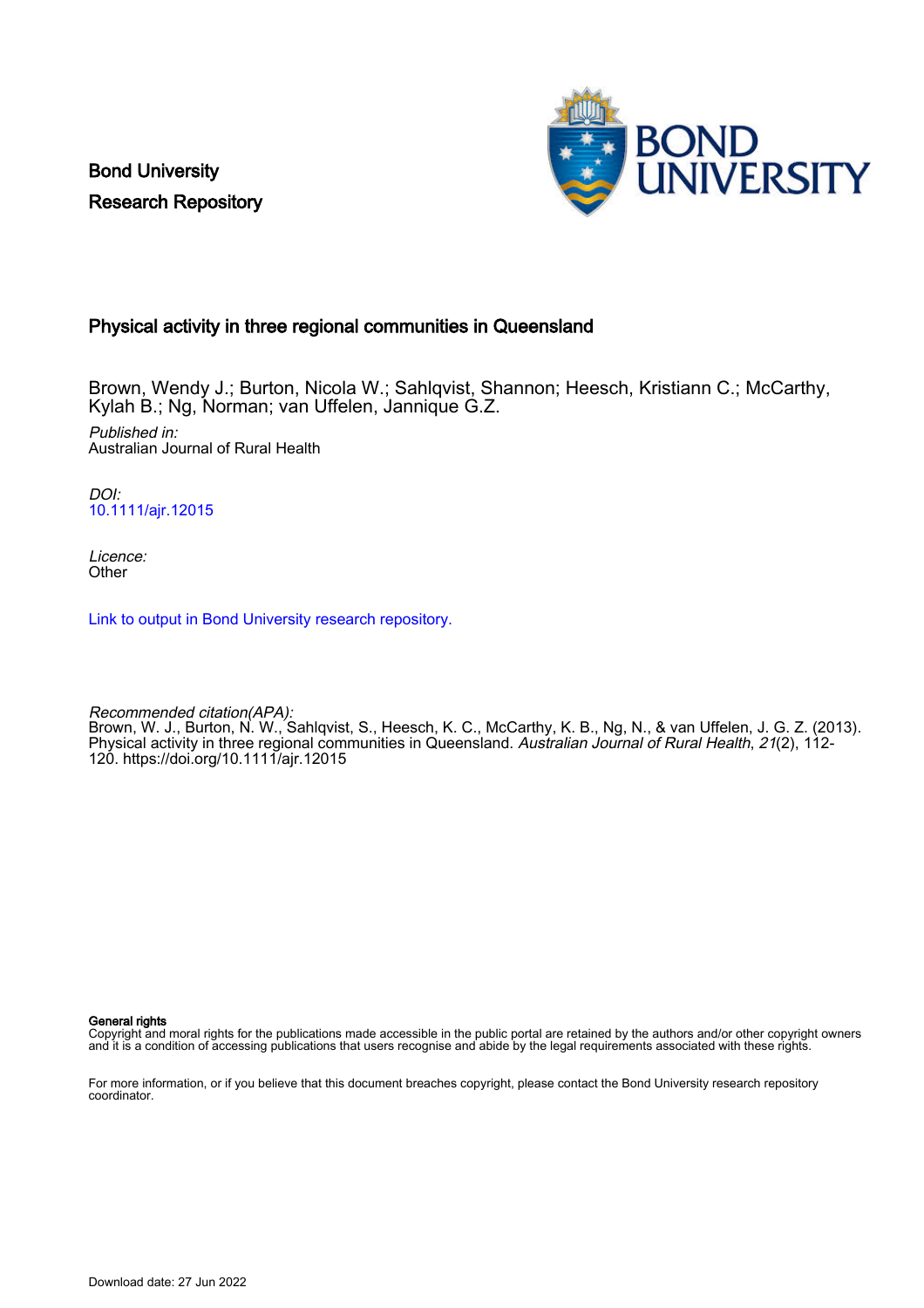# **Title: Physical Activity in Three Regional Communities in Queensland**

Running title: Physical Activity in Regional Communities

**Word Count: 2489** (excluding what is known/added, abstract, acknowledgements, figures and tables)

This is the peer reviewed version of: Brown, W. J., Burton, N. W., Sahlqvist, S., Heesch, K. C., McCarthy, K. B., Ng, N., & van Uffelen, J. G. Z. (2013). Physical activity in three regional communities in Queensland. Australian Journal of Rural Health, 21(2), 112-120., which has been published in final form at https://doi.org/10.1111/ajr.12015 This article may be used for non-commercial purposes in accordance with Wiley Terms and Conditions for Use of Self-Archived Versions.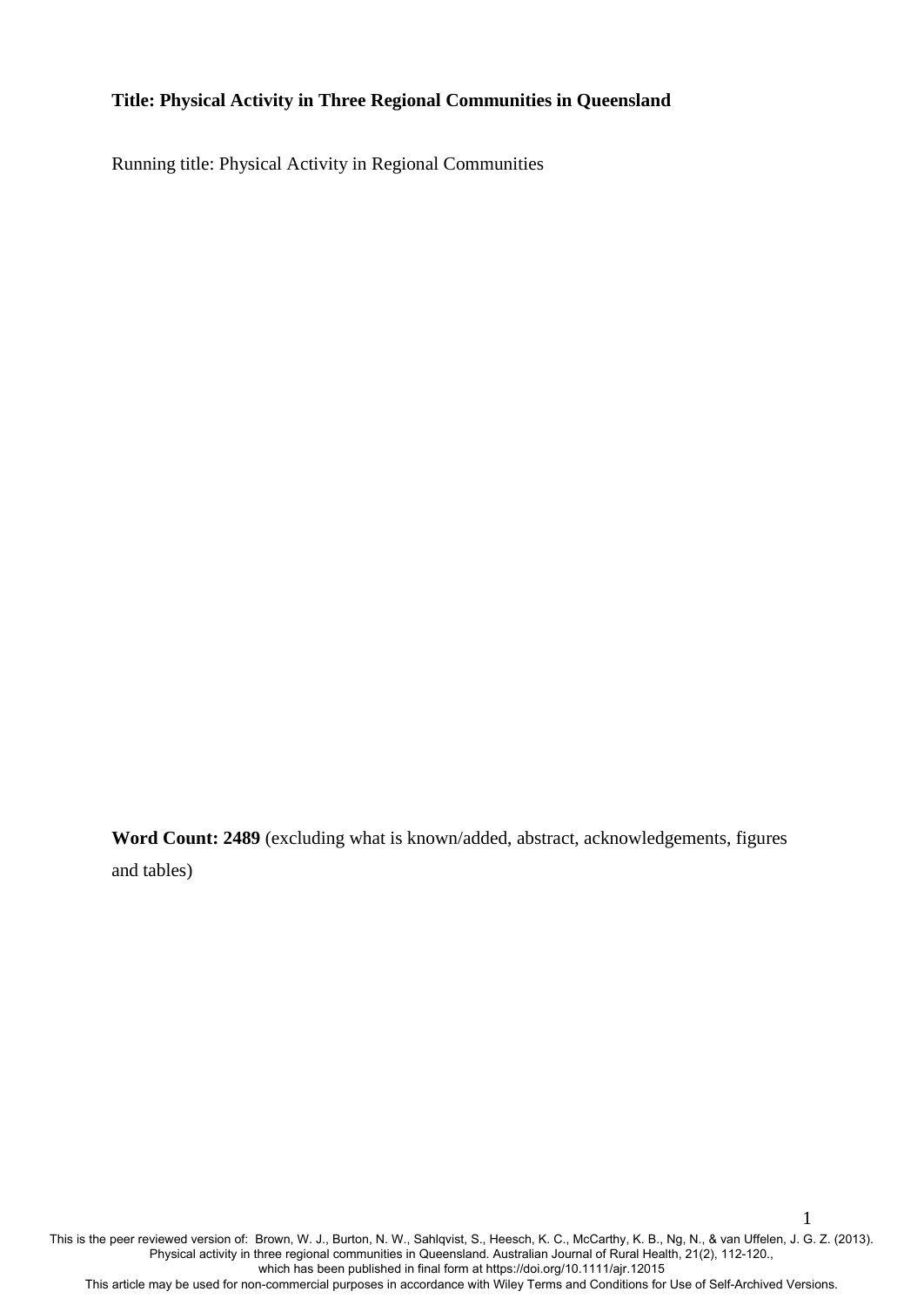#### **Abstract**

**Objective.** To describe physical activity participation in three Queensland regional communities**.**

**Design.** Cross-sectional mail survey of randomly selected residents, stratified by age and sex.

**Setting.** Esk, Mareeba and Mount Isa.

**Participants.** 1219 (58% female) adults, with a mean age 46.7 (SD 14.7) years.

**Main outcome measures.** Proportion of people inactive, meeting Australian activity guidelines (a minimum of 150 minutes/week and 5 sessions/week), and walking a dog daily; time spent walking and cycling for transport; location and type of recreational physical activities.

**Results.** Overall, 18% of respondents were inactive, with the highest proportions among women (22.3%) and older adults in Mount Isa (24.3%). The proportion meeting activity guidelines was 47% with the lowest proportions among women in Mount Isa (40.4%). Although 63% reported owning a dog, only 22% reported walking a dog daily. Few people reported walking or cycling for transport. The most common types of activities were walking, home-based exercise, running/jogging, and swimming, and the most common location was at or near home.

**Conclusions.** Physical activity levels were lower in these regional communities than the state average. The findings indicate a need for physical activity policy and intervention strategies targeting regional and rural areas. This could focus on women and older adults, dog walking, and physical activity opportunities in or near the home.

## **Word length: 213**

**Keywords.** Recreation, inactivity, exercise, leisure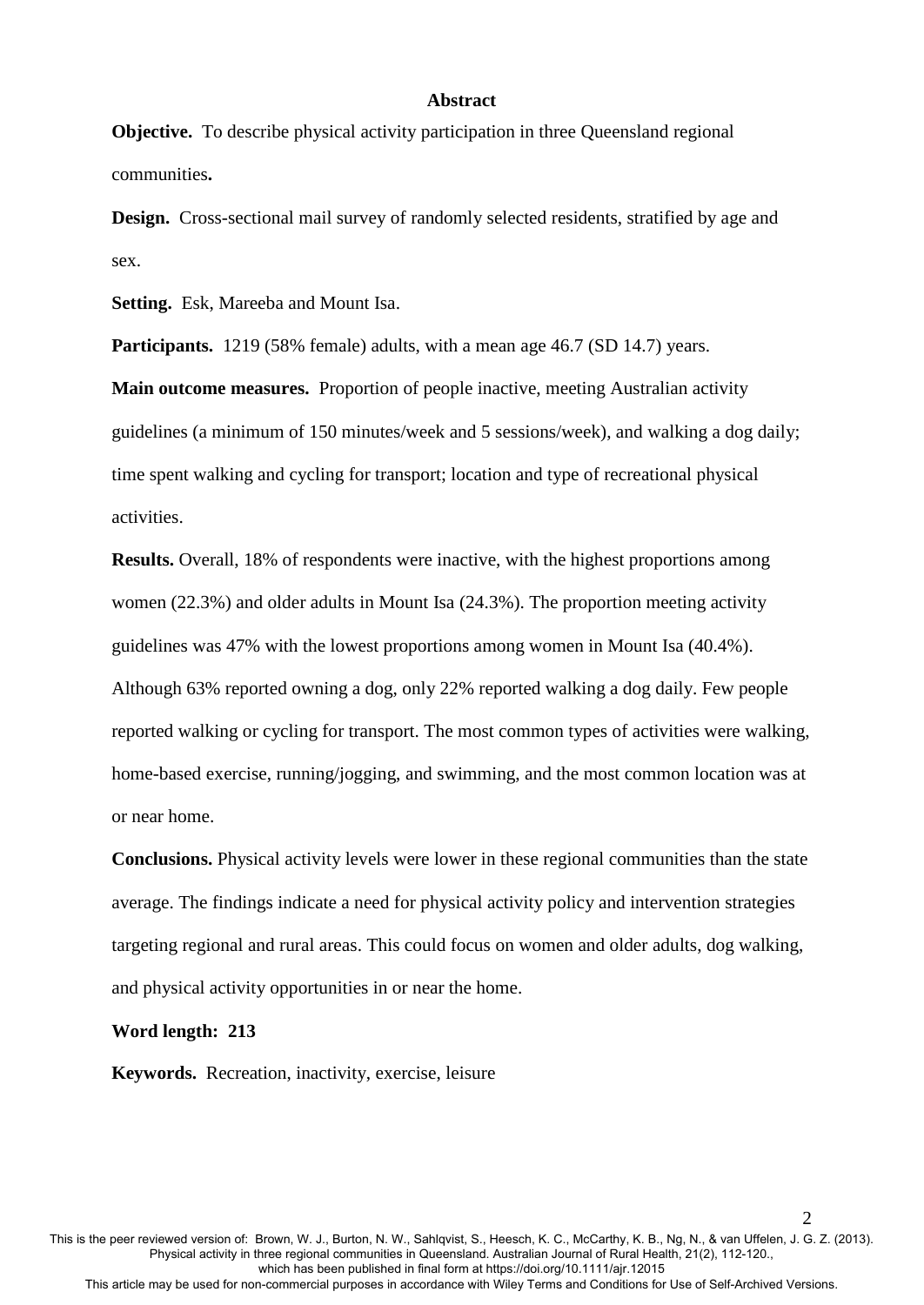## **What this paper adds**

1: What is already known on this subject?

 While some research suggests low rates of participation in regional areas, little work has been done to describe physical activity participation, such as types and location of activities.

2: What does this study add?

- Physical activity participation was lower, and levels of inactivity were higher, in the Queensland regional communities than in Queensland overall.
- Although almost two thirds of respondents reported a dog in the household, fewer than 25% reported that they walked the dog daily.
- Few people walked or cycled for transport.
- The most common types of physical activities were walking, home-based exercise, gym/aerobics/body building/weights, running/jogging, swimming, and gardening, and the most common location for physical activity was at or near home.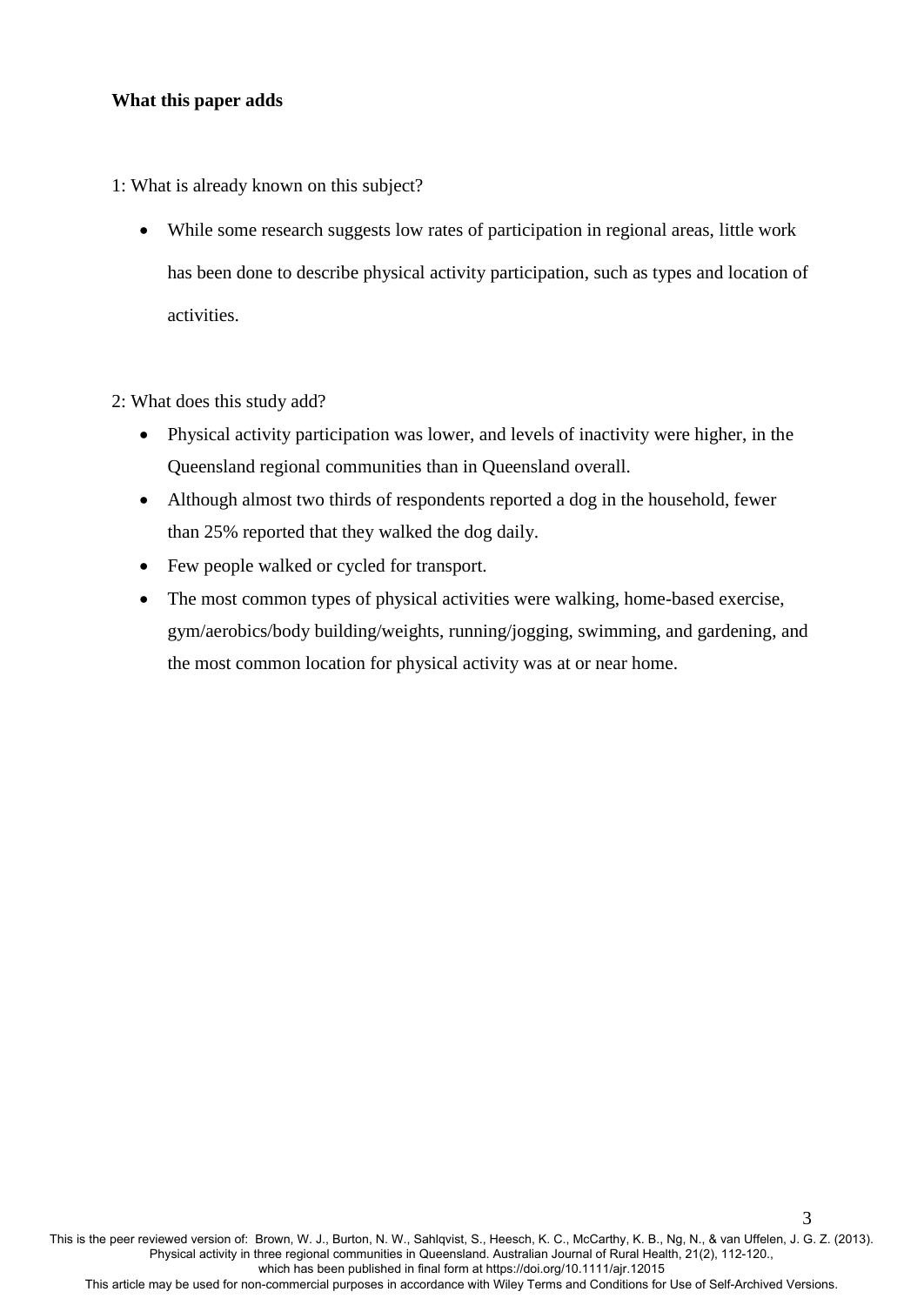### **Introduction**

Australian physical activity guidelines recommend that adults participate in at least 30 minutes of moderate-intensity physical activity on most days of the week.<sup>[1](#page-14-0)</sup> Little research has been done however, to describe the physical activity participation of regional populations. A 2004-2006 study in rural South Australia and Victoria found that 17% of adults were inactive, and only 30% of men and 21% of women did moderate-vigorous activity for at least [2](#page-14-1)0-30 minutes four or more times a week.<sup>2</sup> A 2007-8 survey of women living in socioeconomically disadvantaged areas in Victoria indicated that 26.5% of rural women were inactive, 45.5% were meeting guidelines, and 32% did less than 30 minutes/week of transport related activity[.](#page-14-2)<sup>3</sup> Rural women may however, spend more time in transport related physical activity than those in urban areas[.](#page-14-3)<sup>4</sup>

Queensland has previously been identified as having high rates of inactivity compared with the other states.<sup>[5](#page-14-4)</sup> A 2006 study in rural and remote Central Queensland found that  $17\%$ of respondents were inactive, 48% were meeting activity guidelines, and 27% did at least 30 minutes/week of transport related physical activity.<sup>[6](#page-14-5)</sup> A 2008 report identified the proportion of Queensland adults meeting guidelines as 53% in inner regional areas, 48% in outer regional areas, and 46% in remote areas[.](#page-14-4)<sup>5</sup> In 2010, the figures were 49%, 49% and 46% respectively.<sup>[7](#page-14-6)</sup> The aim of this study was to examine physical activity participation in three regional communities in Queensland, and to provide data on a range of indicators including inactivity, meeting Australian activity guidelines, walking and cycling for transport; and to provide new data on dog walking, and location and type of recreational physical activities.

#### **Methods**

The study was awarded ethical clearance from the University of Queensland Ethical Review Committee (2008000886). This was a cross-sectional mail survey of residents in

This article may be used for non-commercial purposes in accordance with Wiley Terms and Conditions for Use of Self-Archived Versions.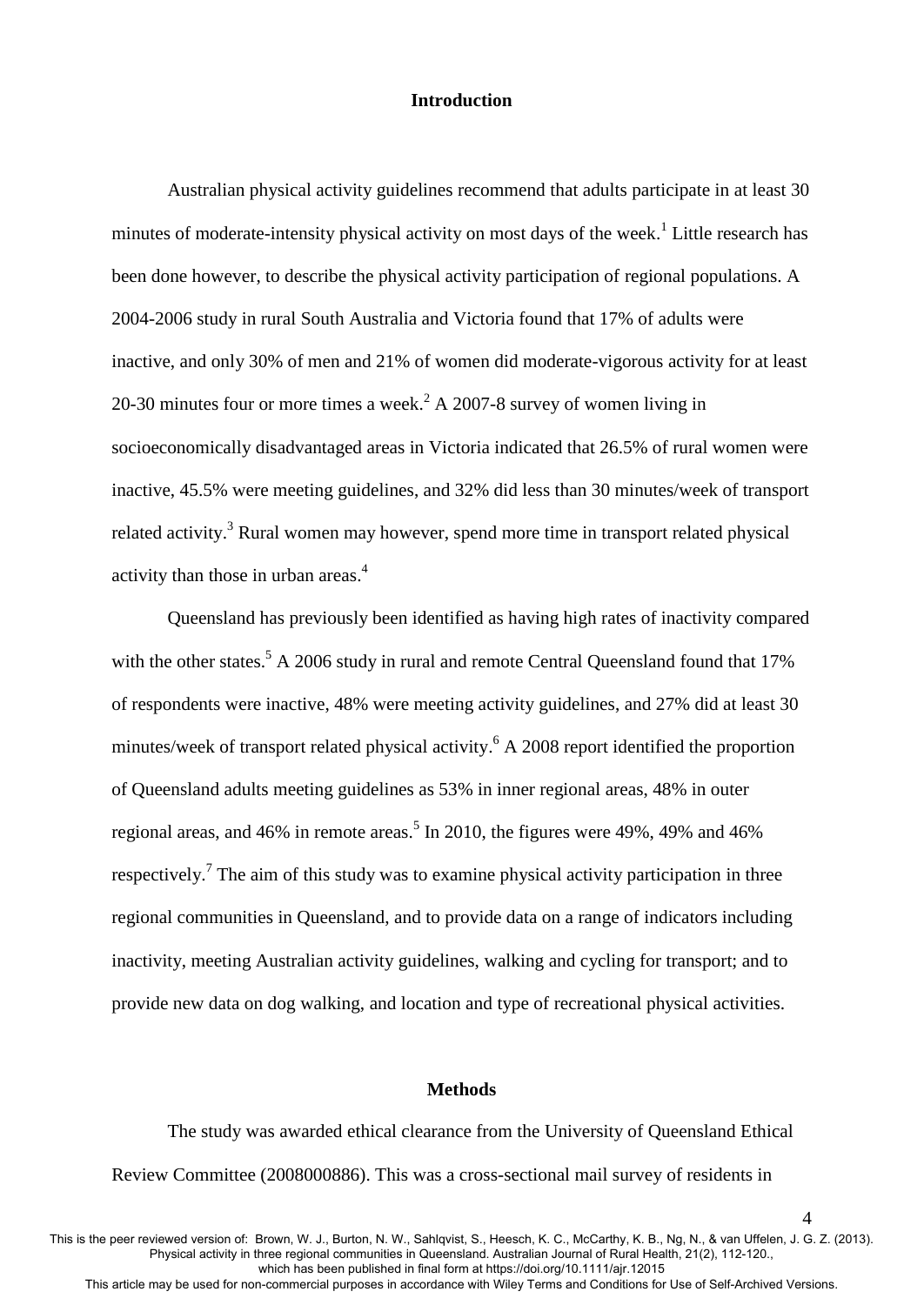three regional Queensland communities selected to reflect a small regional area (Esk - located 100km north-west of Brisbane, with a population of approximately 15,000 people), a large regional area (Mareeba - located 65km west of Cairns, population of approximately 18,000 people), and a large remote town (Mount Isa –in Northwest Queensland, with a population of approximately 19,600 people). Using the Australian Standard Geographical Classification – Re[m](#page-14-7)oteness Area system $^8$ , Esk is classified as RA2 (Inner Regional), Mareeba as RA3 (Outer Regional), and Mount Isa as RA4 (Outer Regional).

### **Sampling and Procedure**

Queensland Electoral Roll data were stratified by age (18-29, 30-49, 50-70 years) and sex separately for each of the three communities, and 5817 people (approximately equal age/sex groups) were randomly selected (2000 in Esk and Mount Isa, 1817 in Mareeba). Local media outlets were sent a press release about the study. Participants were mailed advanced notice, and approximately one week later the questionnaire was mailed, with a reply-paid envelope for return. After another week, participants were mailed a reminder postcard.

### **Data Collection**

Physical activity was assessed using items from the Active Australia survey on the frequency and time (hours/minutes) spent in the previous week doing walking, vigorous physical activity, and moderate physical activity (excluding household chores and yardwork). <sup>[9](#page-15-0)</sup> These items have acceptable levels of reliability and validity in Australian samples<sup>[10,](#page-15-1) [11](#page-15-2)</sup> and have been recommended for use in Australian population based research.<sup>[12](#page-15-3)</sup>

Respondents who reported any activity were asked to list their three main types of physical activities (unprompted), and how often they had engaged in each of 14 specific recreational physical activities over the previous 12 months (*never, once every six months,* 

5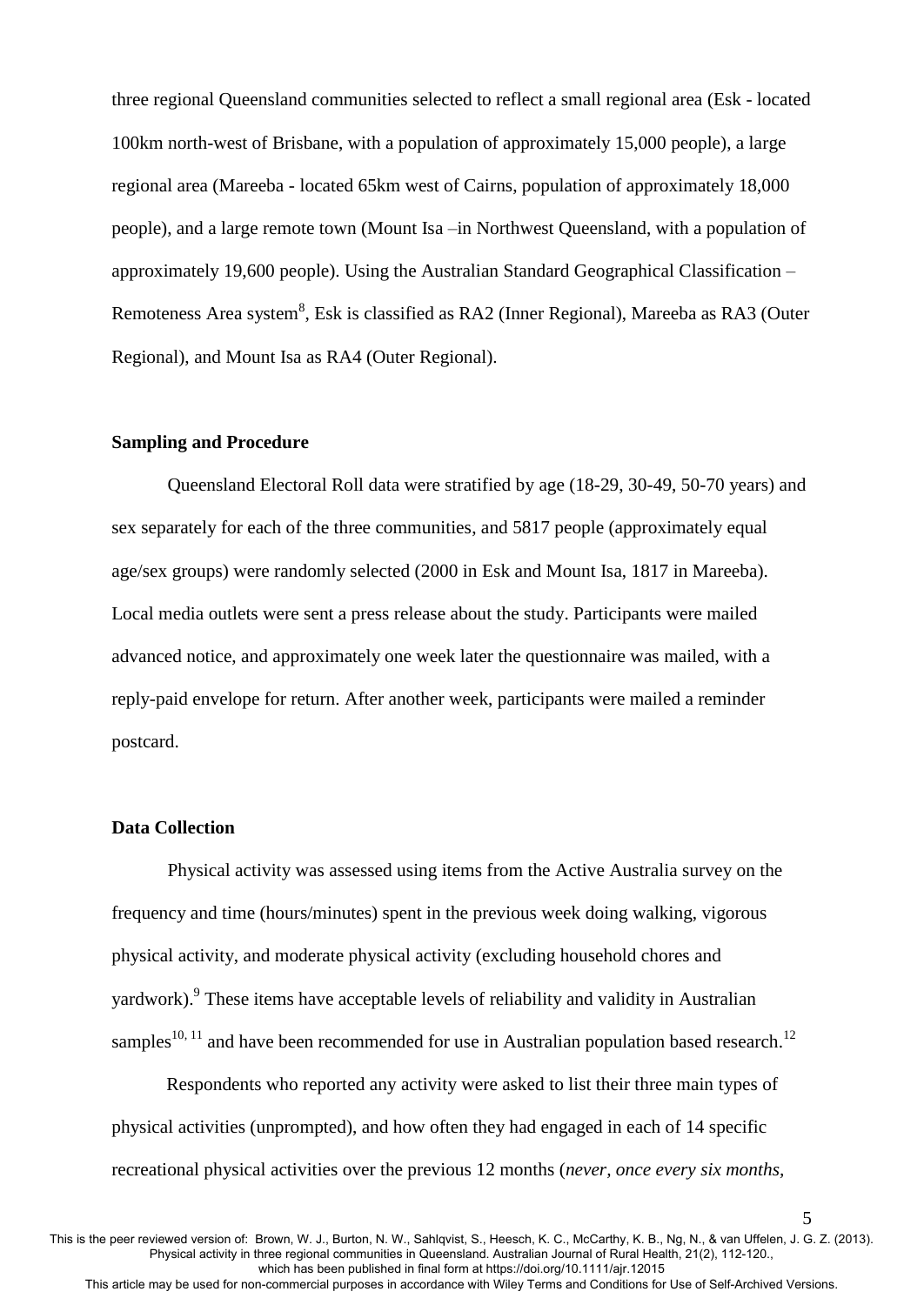*once a month, once every two weeks, once a week*, and *more than once a week)*. Respondents were also asked

- whether there was a dog in the household (*yes/no*), and if yes, how often they walked the dog (*never, less than weekly, 1-3 days/week, 4-6 days/week*, or *daily)*.
- whether or not they had access to a motor vehicle for personal use, and which type of transport was used mainly to get to and from places on weekdays (*public transport, car or motorcycle, walk*, or *bicycle)*.
- time (hours/minutes) spent in the last week walking for transport and cycling for transport.

The questionnaire included items to assess sociodemographic characteristics and the last page invited participants to write any additional comments about doing physical activity in the local area.

### **Data Management**

Time spent in the last week walking, and doing moderate and vigorous leisure time activities were summed, with a weighting of two for vigorous activity given the greater intensity.[13](#page-15-4) Outliers were truncated at 3360 minutes/week. *Inactivity* was defined as reporting no walking, moderate or vigorous activity in the previous week. *Meeting activity guidelines* was defined as at least 150 minutes of activity in the previous week, done on at least five occasions.[13](#page-15-4)

#### **Analyses**

Data were analysed using SPSS 16.0 and STATA SE10, and are reported as proportions, interquartile ranges, medians, and 95% confident intervals. Data on Queensland state averages for inactivity and meeting activity guidelines were provided by the Queensland Government using data from the Queensland 2008 Omnibus survey which also used items

This is the peer reviewed version of: Brown, W. J., Burton, N. W., Sahlqvist, S., Heesch, K. C., McCarthy, K. B., Ng, N., & van Uffelen, J. G. Z. (2013). Physical activity in three regional communities in Queensland. Australian Journal of Rural Health, 21(2), 112-120., which has been published in final form at https://doi.org/10.1111/ajr.12015

This article may be used for non-commercial purposes in accordance with Wiley Terms and Conditions for Use of Self-Archived Versions.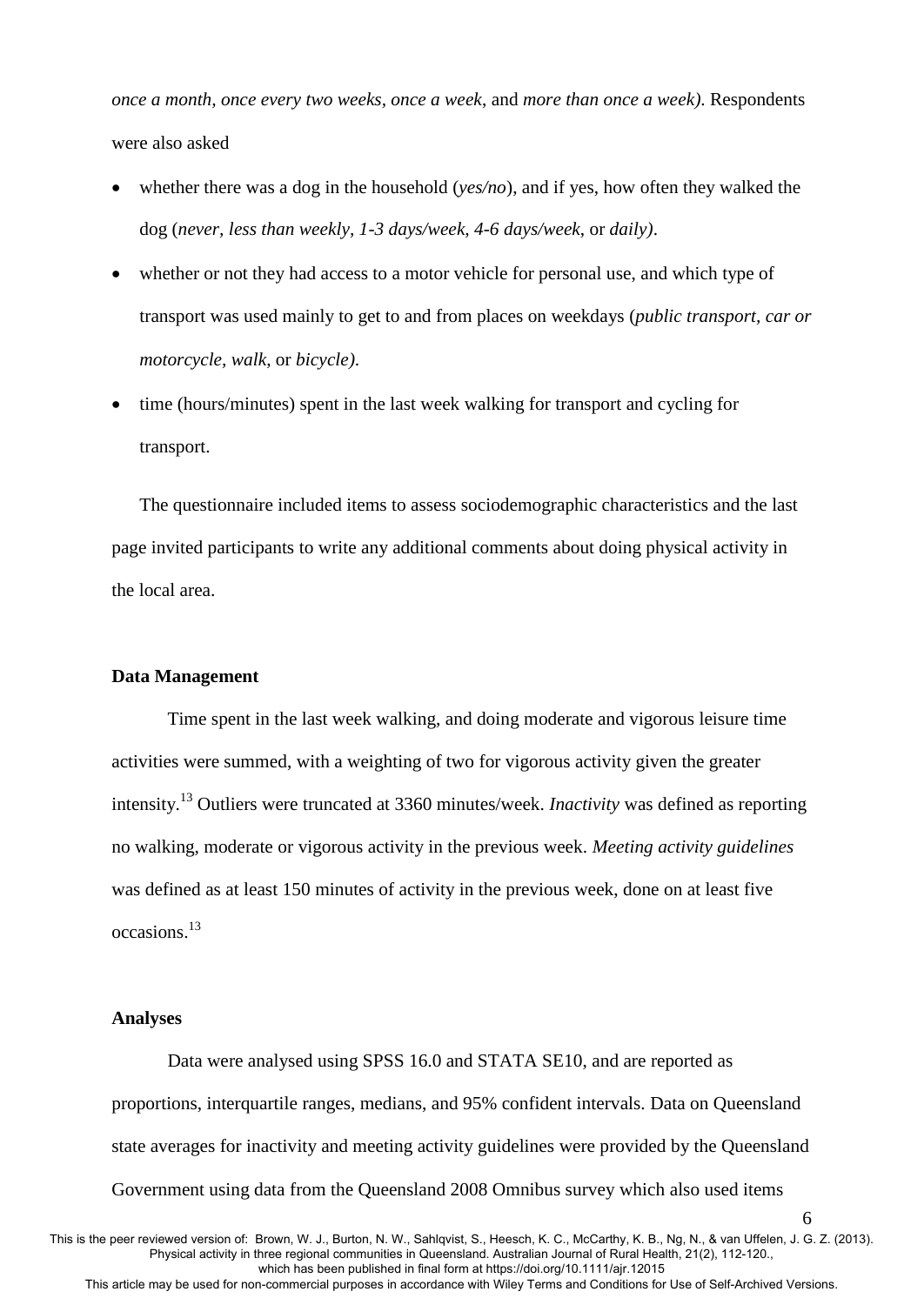from the Active Australia survey to assess physical activity[.](#page-14-6)<sup>7</sup> Responses provided in the additional comments section of the questionnaire were identified by one of the authors (KM) to exemplify specific issues presented in the discussion.

### **Results**

## **Participants**

Of the 5817 questionnairesmailed, 337 were marked "return to sender" (Esk:80; Mareeba:126; Mount Isa:131) and 1,219 were returned with data (Esk:496; Mareeba:377; Mount Isa:346). The overall response rate was 22% (Esk:25%, Mareeba:22%, Mount Isa:18.5%). The sociodemographic characteristics of respondents are presented in Table 1. A comparison of the age and sex of respondents with electoral roll data indicated similar proportions for those aged 18 to 29 years, overrepresentation of women and those aged 50-70 years, and under representation of men and those aged 30-49 years.

#### **Physical Inactivity**

The proportions of respondents, by sex and age, categorised as inactive are presented in Table 2. Overall, 18% were inactive, with the highest levels among women (22.3%) and older adults (24.3%) in Mount Isa. Inactivity was higher in the three rural communities than the Queensland average.

#### **Meeting Physical Activity Guidelines**

The proportions of respondents, by sex and age, categorised as meeting activity guidelines are shown in Table 3. Fewer than half (46.8%) of all respondents were meeting guidelines, which is lower than the Queensland average  $(53\%)$ .<sup>[7](#page-14-6)</sup> More men than women, and more younger than older people, met activity guidelines in all three communities. The lowest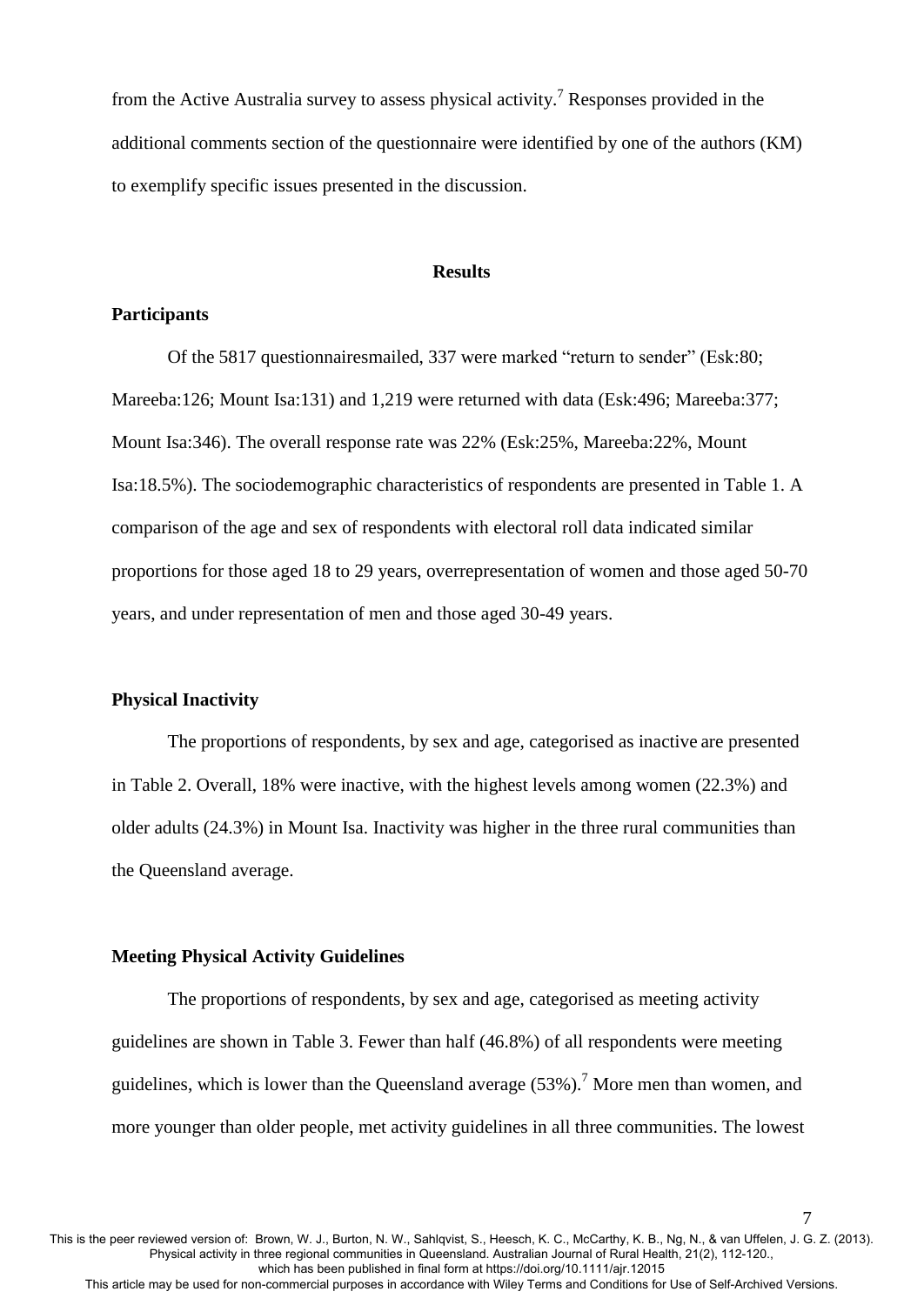proportion was among women in Mount Isa (40.4%), and the highest was among young adults in Mareeba (65%).

### **Dog Walking**

Just under two thirds (63.2%) of respondents indicated there was a dog in the household, but only 21.9% reported walking the dog daily and 8.6% reported walking the dog 4-6 days/week. The proportion reporting never walking the dog was higher in Esk (34.7%) than in Mount Isa (25.0%) and Mareeba (23.1%).

#### **Active Transport**

The majority of respondents (87%) reported that they always had a motor vehicle for use, and 90% reported that their main mode of travel on weekdays was by car or motorcycle. Fewer Mareeba respondents used public transport (0.5%), than in Esk (2.4%) and Mount Isa (2.3%). The majority of respondents reported that they did not walk (63%) or cycle (81%) for transport. Walking as the main mode of transport was more common in Mareeba (6.9%) and Mount Isa (6.4%) than in Esk (3.3%). Cycling as the main mode of transport was more common in Mount Isa (3.5%) than in Mareeba (1.3%) or Esk (0.4%). Times spent walking or cycling for transport, among those who reported doing so, are summarised in Table 3. The median time for walking was 60 mins/week for all three communities. Among cyclists, the median time was highest in Esk (127.5 mins/week) and lowest in Mareeba (60 mins/week).

### **Location of Physical Activity**

Just under half (49%) of respondents indicated they did physical activity at home, and 43% indicated near home. One-quarter (26%) of respondents reported doing activity in the workplace, and just less than one-fifth (18%) did activities elsewhere.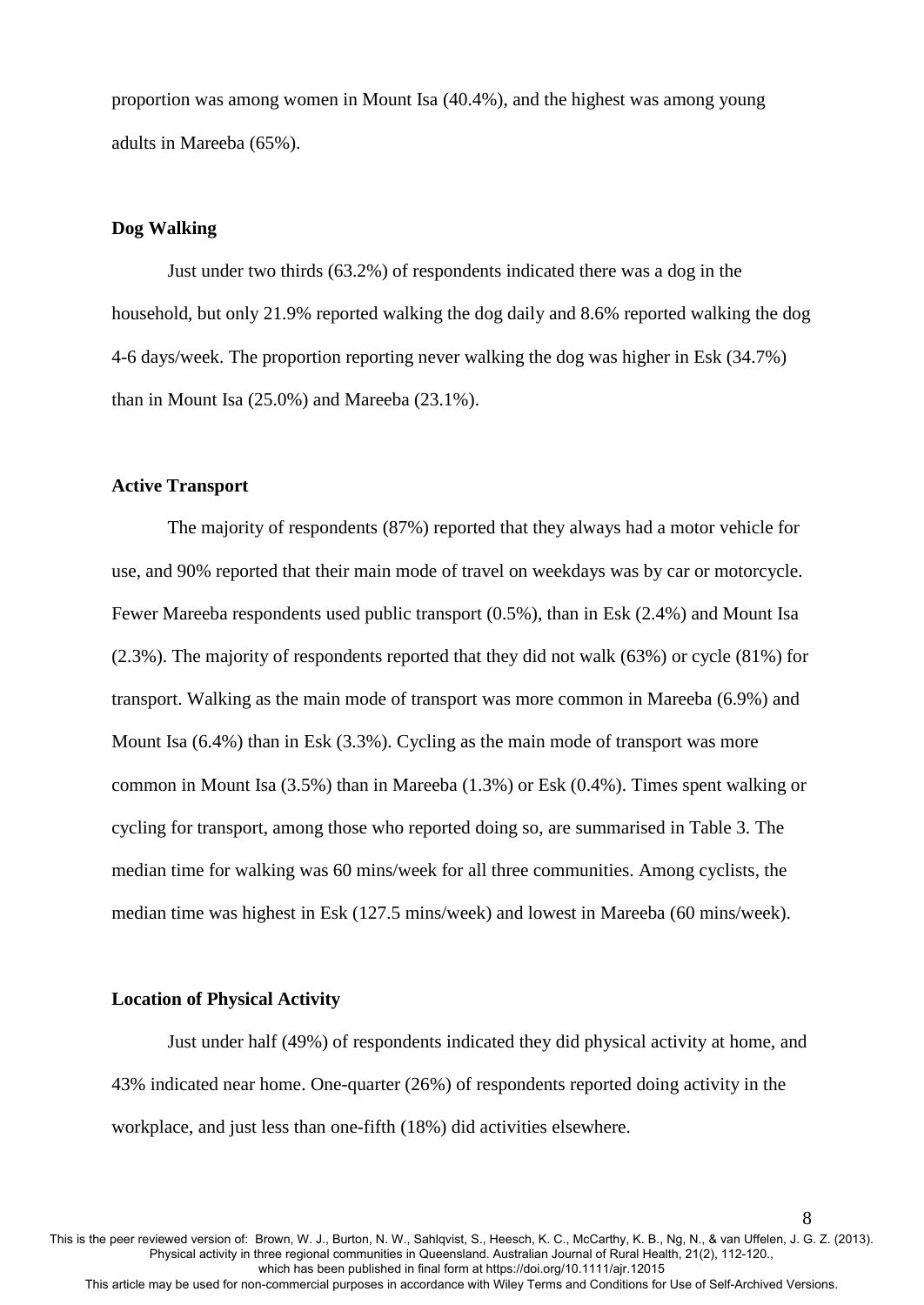### **Type of Physical Activity**

 Figure 1 indicates what activities respondents identified as one of their three main physical activities. The most commonly reported activities across the three communities were walking, gym/aerobics/body building, gardening/yard work, manual labour/work, swimming, cycling, housework, and running/jogging. Figure 2 presents the proportion of respondents who reported participating in each of the 14 specified recreational activities at least weekly in the last 12 months. Those most frequently done activities were home-based exercise (which was intended to reflect any exercise done at home such as using home based equipment, but not house or garden work), followed by weight training, and running/jogging. Differences between communities were generally small, although swimming and team sports seemed slightly more popular in Mount Isa than in the other two communities. When invited to report recreational activities done but not listed, the most popular response was walking,  $(n=100)$ , followed by horse riding (n=39), general outdoor activities (including fishing and hunting;  $n=23$ ) and dancing  $(n=21)$ .

### **Discussion**

When interpreting the results, the low response rate must be acknowledged, although it is comparable to that reported in other recent studies.<sup>[14](#page-15-5)</sup> This may reflect a disinterest in research participation, or in the study topic. For example, some participants telephoned the researchers to decline participation saying that they got enough physical activity in their everyday work (e.g., on the land). The respondents may be, therefore, those who are interested in recreational physical activity. The over-representation of women and older people among the respondents should also be considered. Other demographic characteristics of the respondents, e.g., ethnicity household composition, education, BMI were however similar to those reported for the general Queensland population.<sup>[15](#page-15-6)</sup>

This is the peer reviewed version of: Brown, W. J., Burton, N. W., Sahlqvist, S., Heesch, K. C., McCarthy, K. B., Ng, N., & van Uffelen, J. G. Z. (2013). Physical activity in three regional communities in Queensland. Australian Journal of Rural Health, 21(2), 112-120., which has been published in final form at https://doi.org/10.1111/ajr.12015

9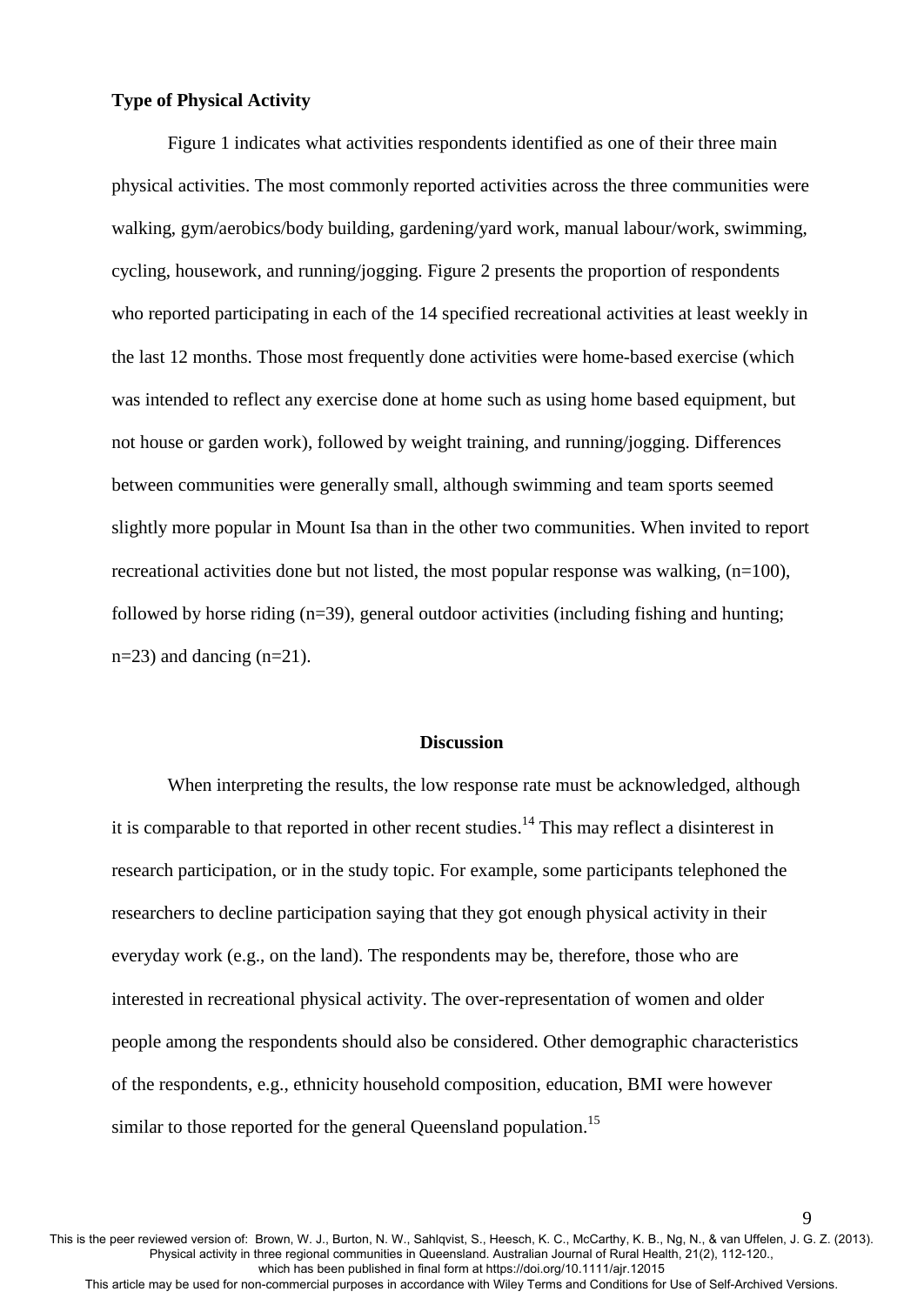Overall, 18% of respondents reported doing no physical activity, and 47% were meeting activity guidelines, which is comparable with other research in regional Australia.<sup>[2,](#page-14-1) [6](#page-14-5)</sup> The proportions of respondents meeting guidelines were lower than the Queensland average.<sup>[7](#page-14-6)</sup> While these findings suggest there is a need to increase levels of activity in these regional communities, results also indicate that different priority groups should be targeted in different regional locations. For example, the proportion of people reporting no activity was comparable between men and women in Esk, higher among men than women in Mareeba, and higher among women than men in Mt Isa. It will be important to consider these community-specific differences if strategies for promoting activity are to reach the most inactive population groups in these communities. For example, as large workplaces provide much of the infrastructure for activity in Mount Isa, workplace based policy and program changes could be used to target women in paid employment to become more active.

One potential reason for low levels of recreational activity may be a lack of perceived need. For example, some respondents indicated in the additional comments section that work around the house, yard and property was a sufficient source of physical activity. :

*I do enough physical activity around the house to warrant not doing any more. (Mount Isa)* 

*Rural lifestyle requires a fair amount of physical activity - looking after property & animals. (Mareeba)* 

More work is needed however, to assess whether people are in fact sufficiently physically active in these contexts. If this is not the case, then interventions would be needed to raise awareness of the difference between incidental daily activity and purposive health enhancing exercise.

Almost two thirds of respondents reported owning a dog, but fewer than one quarter walked their dog/s daily. In some areas dogs may not be walked because they run free on properties. However, one quarter of respondents in Mount Isa never walked the dog, and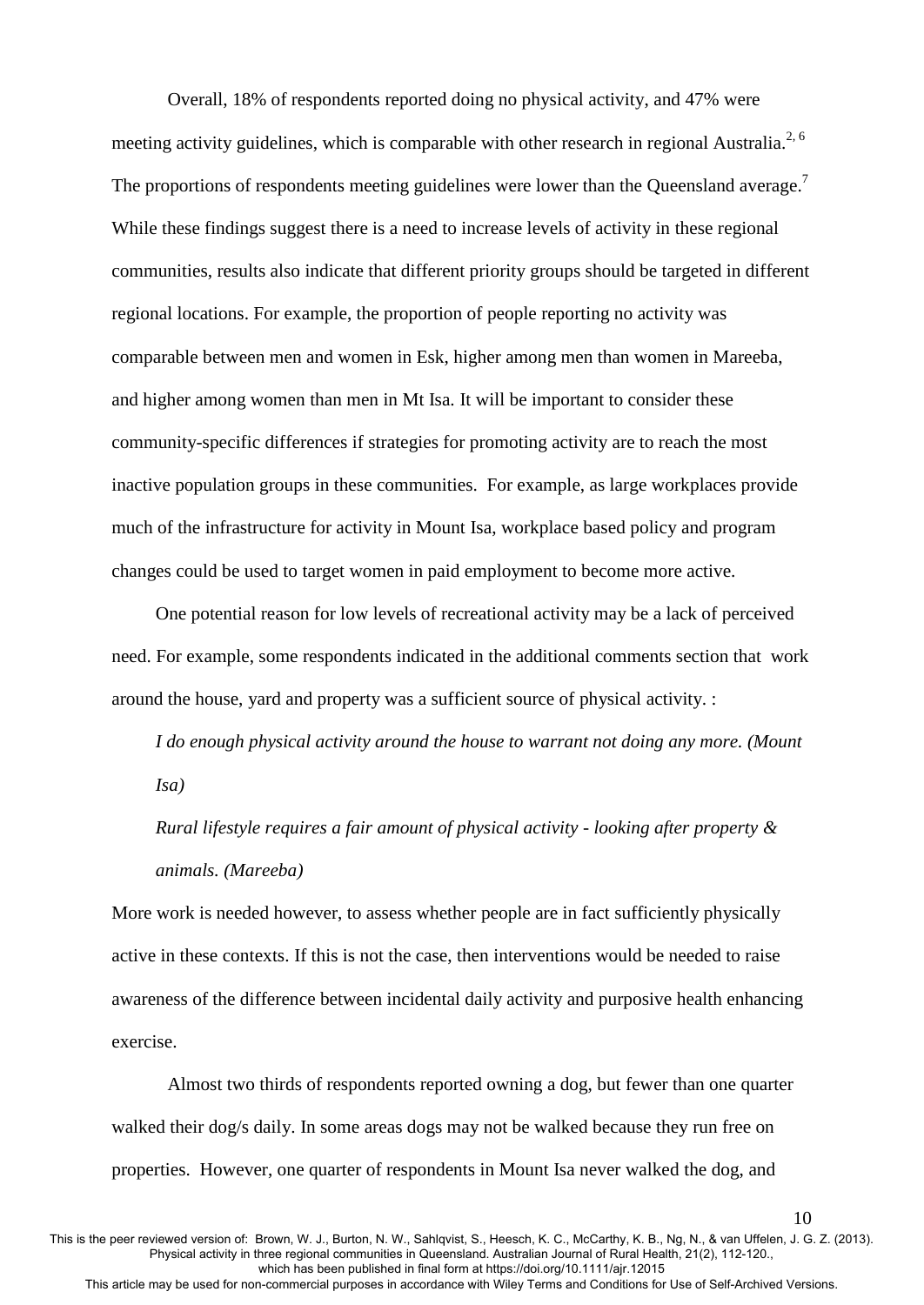most people in Mount Isa do not live on rural properties. As the health benefits of dog walking for both dogs and owners are well documented<sup>[16,](#page-15-7) [17](#page-15-8)</sup> there may be scope to attempt a dog walking promotion strategy, particularly in Mount Isa. A previous attempt in another Queensland regional community however, achieved limited success with this focus.<sup>[18](#page-16-0)</sup>

 The most popular types of physical activities were walking, home-based exercise, weights, running/jogging and swimming. Team sports (especially all codes of football) appeared more popular in Mount Isa than in the other communities, which may reflect the greater availability of facilities in this town, or the predominantly young male population. Team sports can also provide opportunities for social interaction. Swimming also appeared more popular in Mount Isa, which may reflect the warmer climate.

Overall, the majority of respondents reported doing physical activity at home (49%) or near home (43%) which highlights the importance of identifying and promoting local and self directed opportunities for physical activity. Accordingly, walking was the most frequently reported activity. As people in regional areas may live at a distance from town centres, structured centralised facility-based physical activity may be less viable. However, as one quarter of respondents reported doing physical activity in the workplace, this context may also provide a potential entry point for physical activity promotion in regional areas; this would avoid the need for travel to other locations.

There was an overwhelming reliance on private vehicles for transport which is consistent with other research<sup>[6](#page-14-5)</sup> and reports that people in regional areas are more frequently required to travel greater distances to employment than those in urban areas[.](#page-14-5)<sup>6</sup> In the additional comments section, one respondent reported:

## *I drive 500 km a week to get to work. (Esk)*

People in regional areas may, therefore, be more reliant on private vehicles than public transport. The availability, diversity, and suitability of public transport options in these regional areas may also limit use in favour of private vehicles.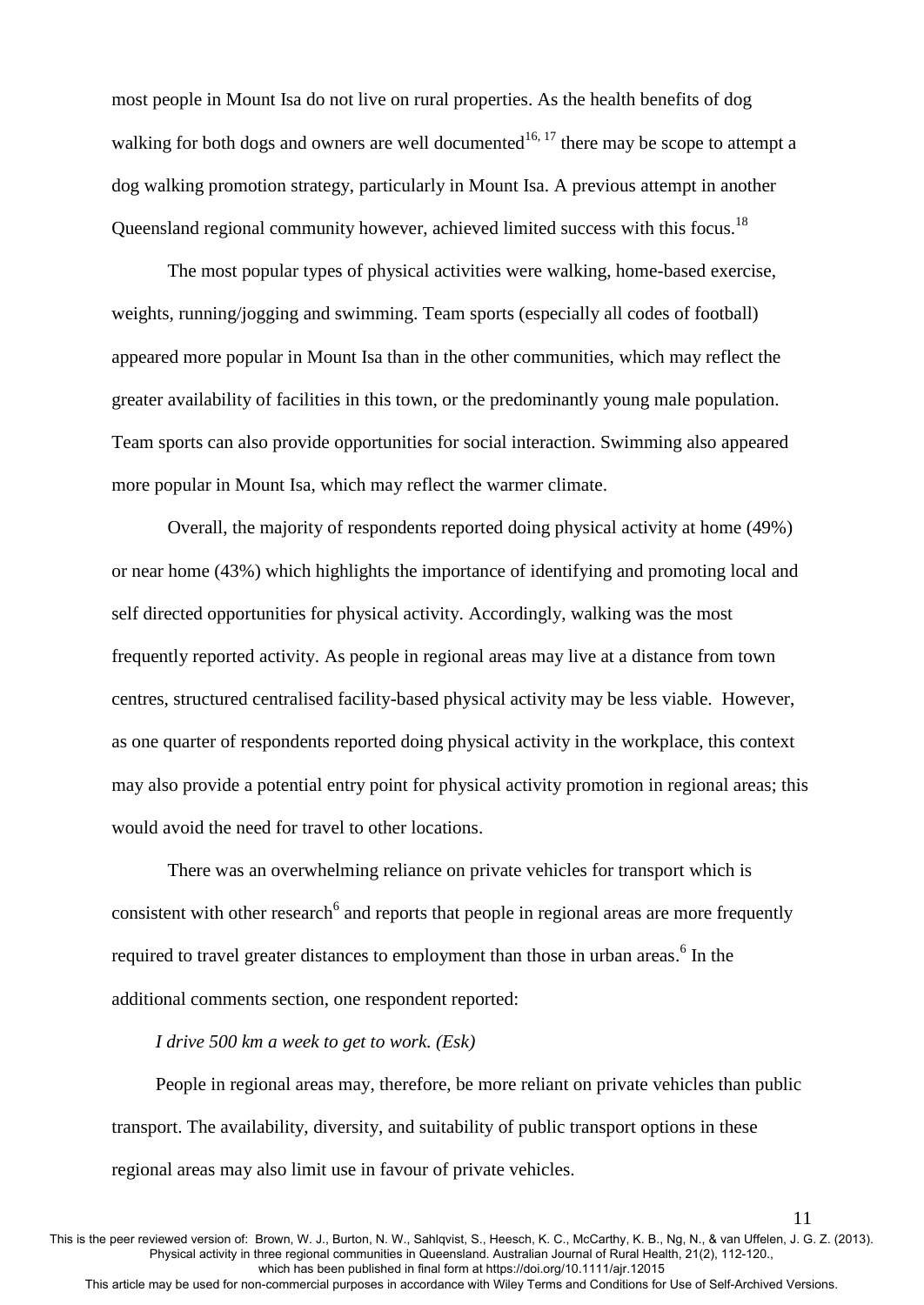Similarly, few people in these communities either walked or cycled for transport. Only 6% of the Mareeba and Mount Isa respondents indicated walking was the main mode of transport. The median time for walking for transport was 60 minutes/week. Data from midaged Brisbane residents indicate that approximately 13% walk for transport at least 60 minutes/week.[19](#page-16-1) Some respondents, particularly in Mareeba, indicated in the additional comments section that they would like to walk and cycle, but found it difficult because of poor infrastructure.

*No footpaths or are in bad condition & traffic is a hassle. I would walk with pram more often if paths were better. (Mareeba)* 

*Being a rural area with narrow roads, walking or cycling is dangerous. Paths would help. (Mareeba)* 

Other research has also indicated that infrastructure for, and participation in, transport related physical activity varies by degree of urbanization[.](#page-14-5)<sup>6</sup>

#### **Conclusions**

While acknowledging the limitations of the small sample size and possible biases in the respondents, the results of this survey indicate that levels of inactivity are high and levels of recreational activity are low in these three regional communities, particularly among women and older people. More work is needed to ascertain whether the measure used adequately captures daily physical activity in people who perceive that they have active jobs on the land. The heterogeneity of regional Queensland communities makes 'one size fits all' recommendations to increase physical activity levels challenging. Intervention responses are therefore, likely to be best developed in and by local communities, using local data to stimulate the development of appropriate strategies.

This is the peer reviewed version of: Brown, W. J., Burton, N. W., Sahlqvist, S., Heesch, K. C., McCarthy, K. B., Ng, N., & van Uffelen, J. G. Z. (2013). Physical activity in three regional communities in Queensland. Australian Journal of Rural Health, 21(2), 112-120., which has been published in final form at https://doi.org/10.1111/ajr.12015 This article may be used for non-commercial purposes in accordance with Wiley Terms and Conditions for Use of Self-Archived Versions.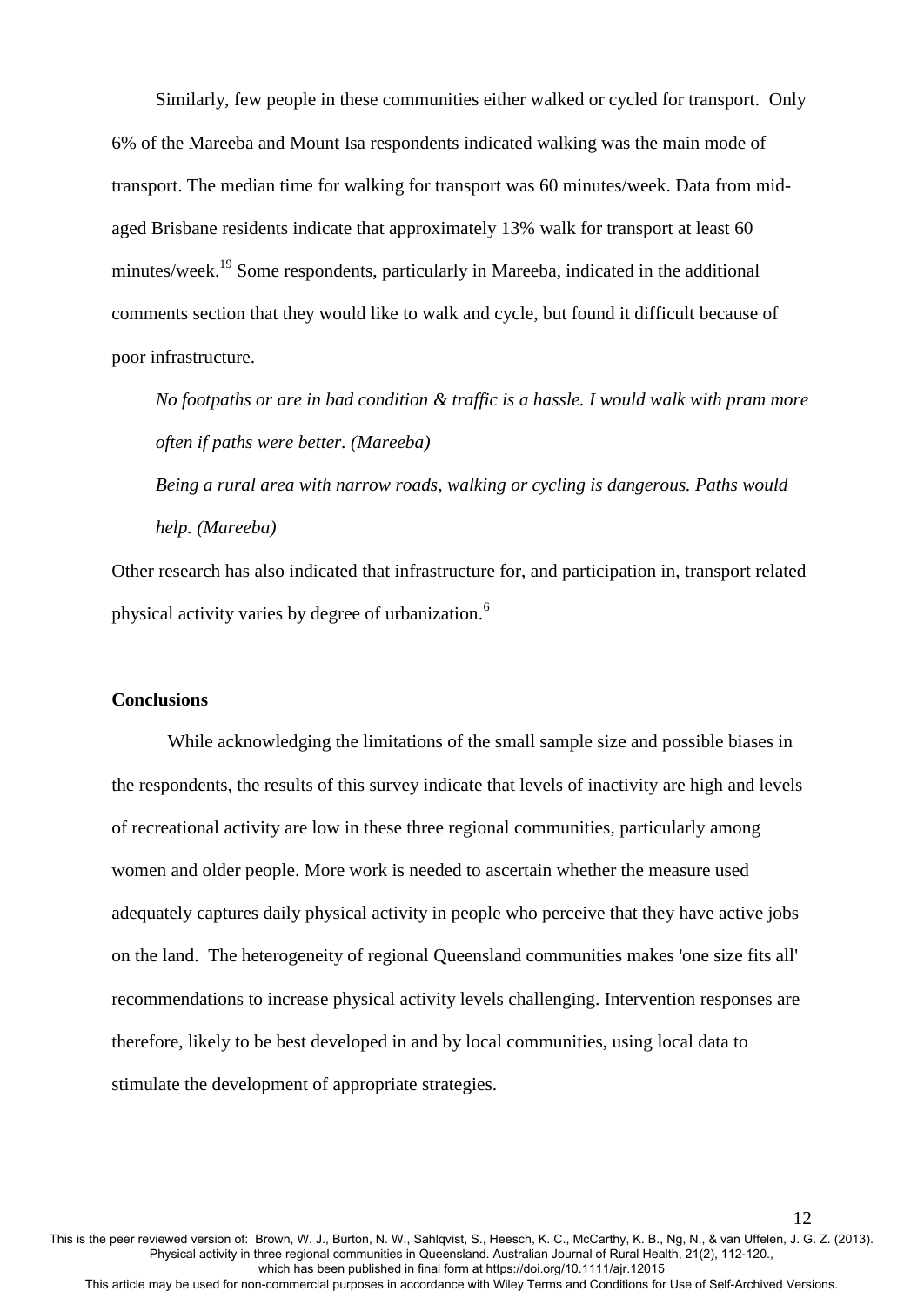**Acknowledgments**

**Author Contributions** 

This is the peer reviewed version of: Brown, W. J., Burton, N. W., Sahlqvist, S., Heesch, K. C., McCarthy, K. B., Ng, N., & van Uffelen, J. G. Z. (2013). Physical activity in three regional communities in Queensland. Australian Journal of Rural Health, 21(2), 112-120., which has been published in final form at https://doi.org/10.1111/ajr.12015

13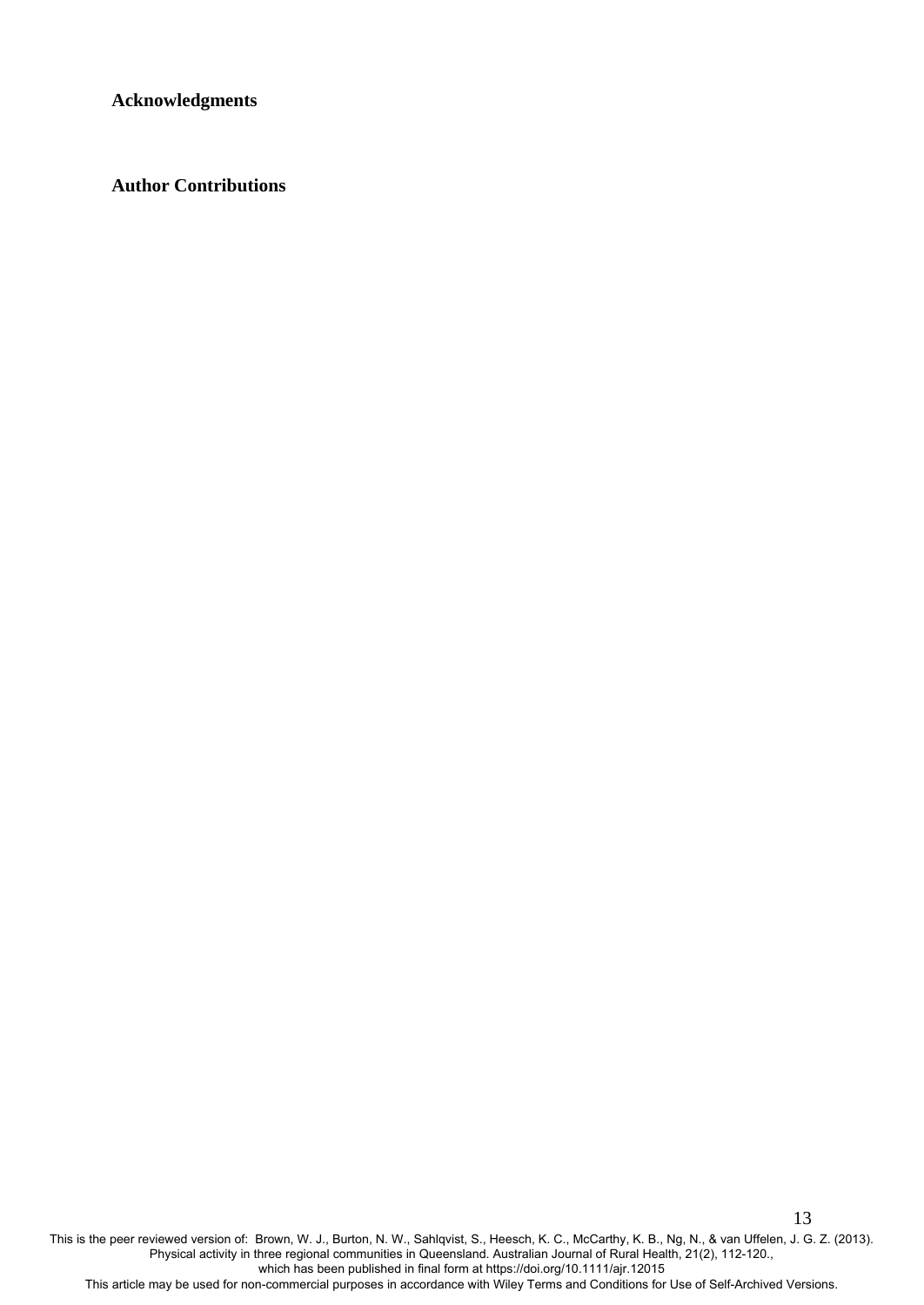#### **References**

- <span id="page-14-0"></span>1. Australian Commonwealth Department of Health and Aged Care. National Physical Activity Guidelines for Australians. Canberra: Department of Health and Aged Care, 1999.
- <span id="page-14-1"></span>2. Vaughan C, Kilkkinen A, Philpot B, Brooks J, Schoo A, Laatikainen T, et al. Physical activity behaviours of adults in the Greater Green Triangle region of rural Australia Aust J Rural Health. 2008;40:622-9
- <span id="page-14-2"></span>3. Cleland V, Ball K, Hume C, Timperio A, King AC, Crawford D. Individual, social and environmental correlates of physical activity among women living in socioeconomically disadvantaged neighbourhoods. Soc Sci Med. 2010;70(12):2011-8.
- <span id="page-14-3"></span>4. Cleland VJ, Ball K, King AC, Crawford D. Do the individual, social, and environmental correlates of physical activity differ between urban and rural women? Environment and Behavior. 2012;44(3):350-73.
- <span id="page-14-4"></span>5. Queensland Health. The Health of Queenslanders 2008: Prevention of Chronic Disease. Second Report of the Chief Health Officer Queensland, Queensland Health. Brisbane, 2008.
- <span id="page-14-5"></span>6. Badland HD, MJ; Mummery, WK. Travel perceptions, behaviors, and environment by degree of urbanization. Prev Med. 2008;47(3):265-9.
- <span id="page-14-6"></span>7. Queensland Health. The Health of Queenslanders 2010. Third Report of the Chief Health Officer Queensland, Queensland Health. Brisbane2010.
- <span id="page-14-7"></span>8. Australian Bureau of Statistics. 1259.0.30.001 - Australian Standard Geographical Classification (ASGC) Digital Boundaries, Australia, July 2011. Canberra 2011.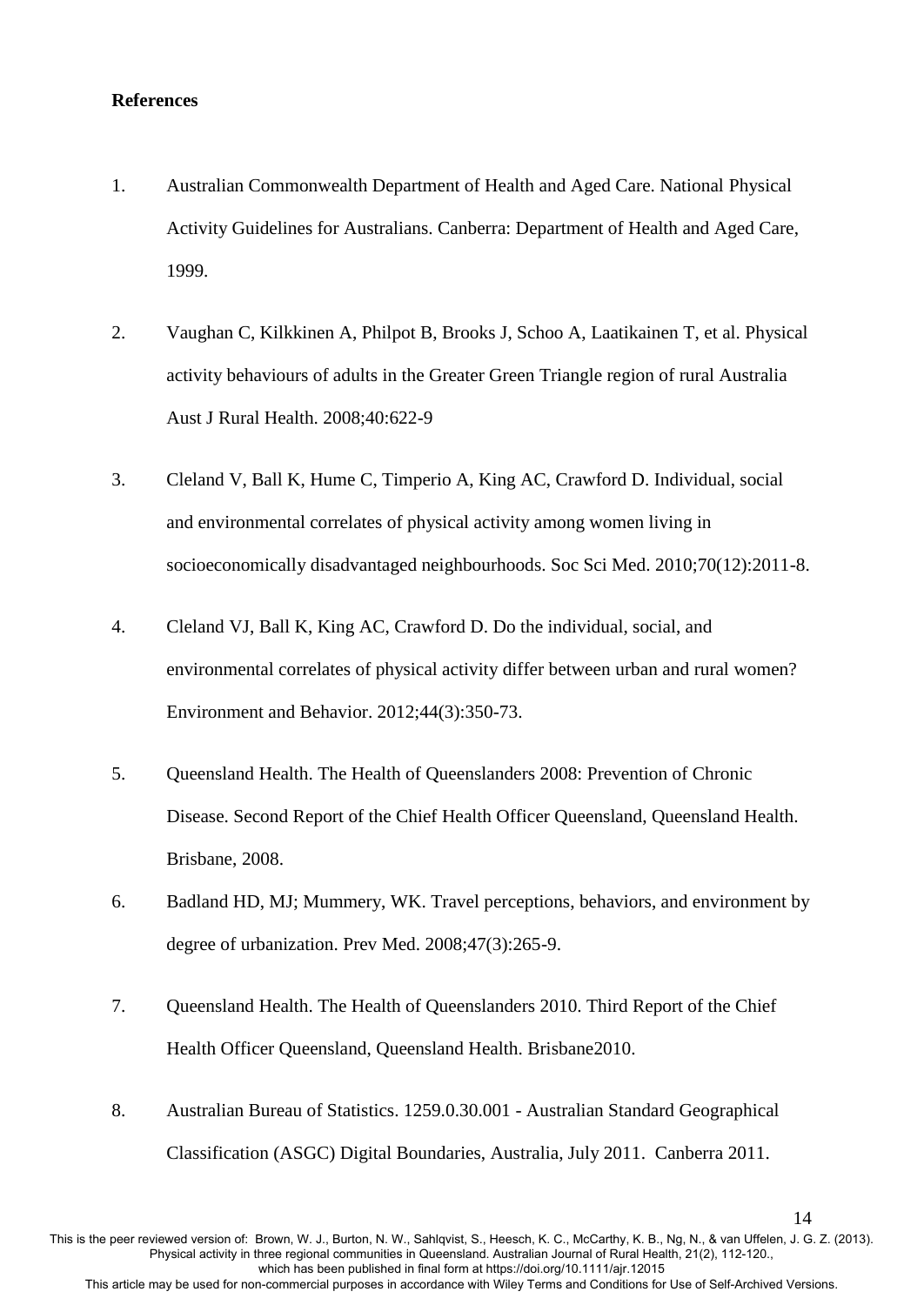- <span id="page-15-0"></span>9. Australian Institute of Health and Welfare. The Active Australia Survey: A guide and manual for implementation, analysis and reporting. Canberra: AIHW 2003.
- <span id="page-15-1"></span>10. Brown WJ, Burton NW, Marshall AL, Miller YD. Reliability and validity of a modified self-administered version of the Active Australia physical activity survey in a sample of mid-age women. Aust N Z J Public Health. 2008;32(6):535-41.
- <span id="page-15-2"></span>11. Brown W, Trost SG, Bauman A, Mummery WK, Owen N. Test-retest reliability of four physical activity measures used in population surveys. J Sci Med Sport. 2004;28(2):128-34.
- <span id="page-15-3"></span>12. Brown W, Bauman A, Chey T, Trost S, Mummery K. Comparison of surveys used to measure physical activity. Aust N Z J Public Health. 2004 Apr;28(2):128-34.
- <span id="page-15-4"></span>13. Armstrong T, Bauman A, Davies J. Physical activity patterns of Australian adults. Results of the 1999 National Physical Activity Survey. Canberra: Australian Institute of Health and Welfare2000.
- <span id="page-15-5"></span>14. Sahlqvist S, Song Y, Bull F, Adams E, Preston J, Ogilvie D. Effect of questionnaire length, personalisation and reminder type on response rate to a complex postal survey: randomised controlled trial BMC Med Res Methodol. 2011;11:62.
- <span id="page-15-6"></span>15. Australian Bureau of Statistics. 2006 Census of Population and Housing: Queensland. 2006. Canbera, 2007.
- <span id="page-15-7"></span>16. Bauman AE, Russell SJ, Furber S, Dobson AJ. The epidemiology of dog walking: an unmet need for human and canine health. Med J Austr. 2001;175(11/12):632-4.
- <span id="page-15-8"></span>17. Cutt H, Giles-Corti B, Knuiman M, Burke V. Dog ownership, health and physical activity: A critical review of the literature. Health Place. 2007;13(1):261-72.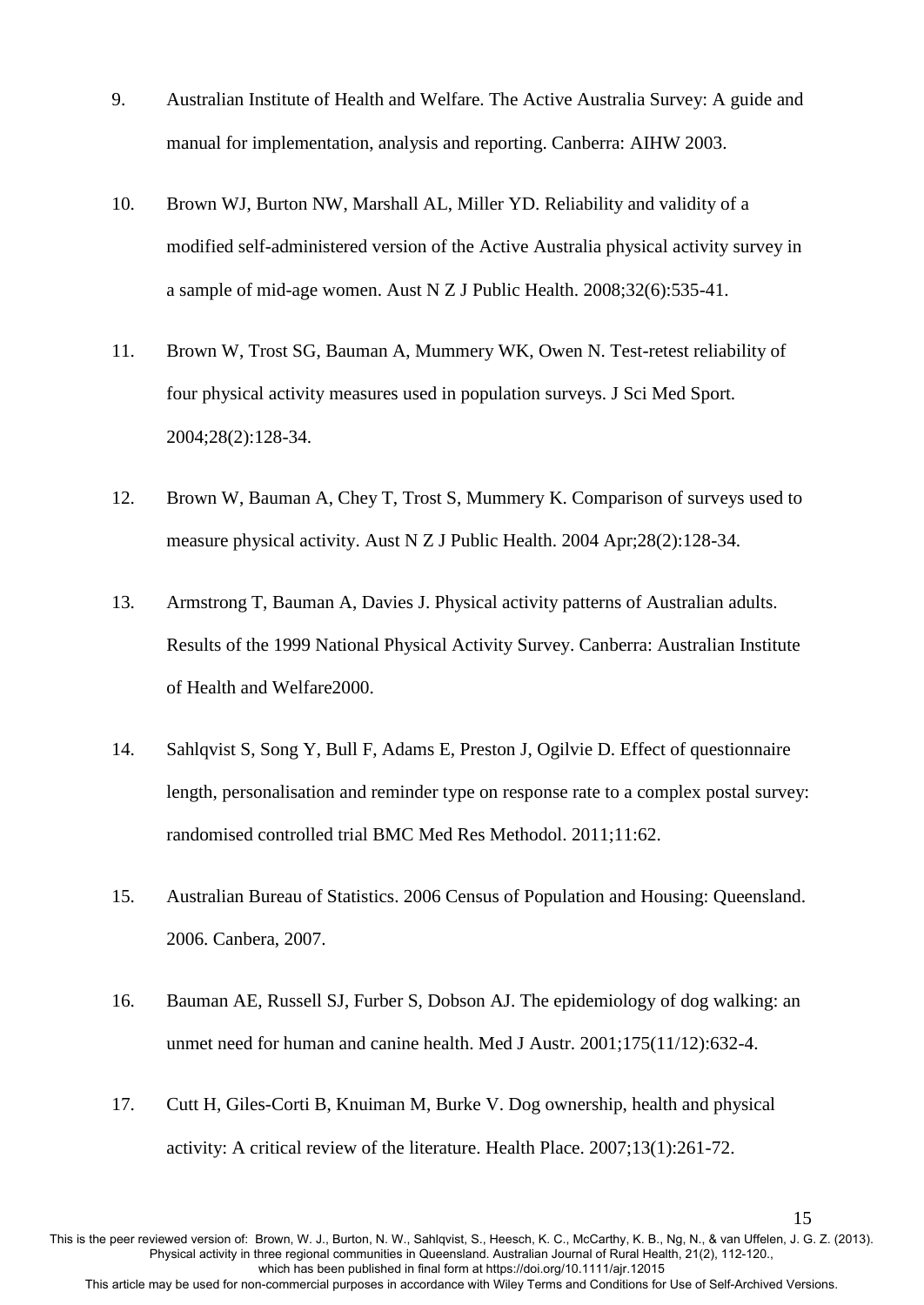- <span id="page-16-0"></span>18. Schofield G, Steele R, Mummery K, J. BW. Engaging a local council to promote physical activity: The case of dog walking in the 10,000 Steps Rockhampton project. Health Promot J Austr. 2004;15:78-81.
- <span id="page-16-1"></span>19. Turrell G, Haynes M, Burton NW, Giles-Corti B, Oldenburg B, Giskes K, et al. Neighborhood disadvantage and physical activity: Baseline results from the HABITAT multi-level longitudinal study. Ann Epidemiol. 2010;20:171-81.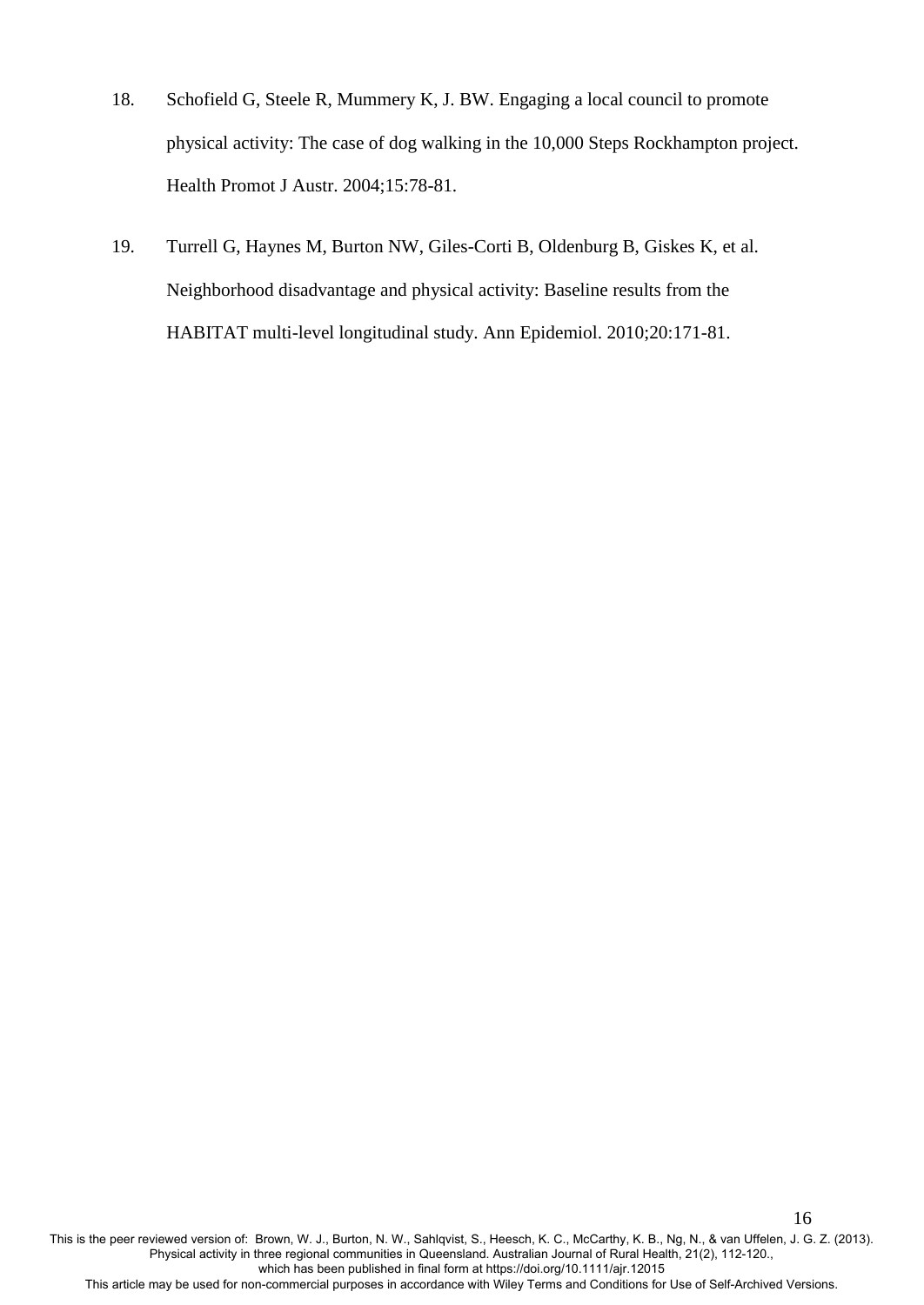Figure 1. Number of respondents who identified the activity as one of their "three main physical activities".

Figure 2. Proportion of respondents who reported participating in each nominated recreational activity at least weekly in the last 12 months.

This is the peer reviewed version of: Brown, W. J., Burton, N. W., Sahlqvist, S., Heesch, K. C., McCarthy, K. B., Ng, N., & van Uffelen, J. G. Z. (2013). Physical activity in three regional communities in Queensland. Australian Journal of Rural Health, 21(2), 112-120., which has been published in final form at https://doi.org/10.1111/ajr.12015

17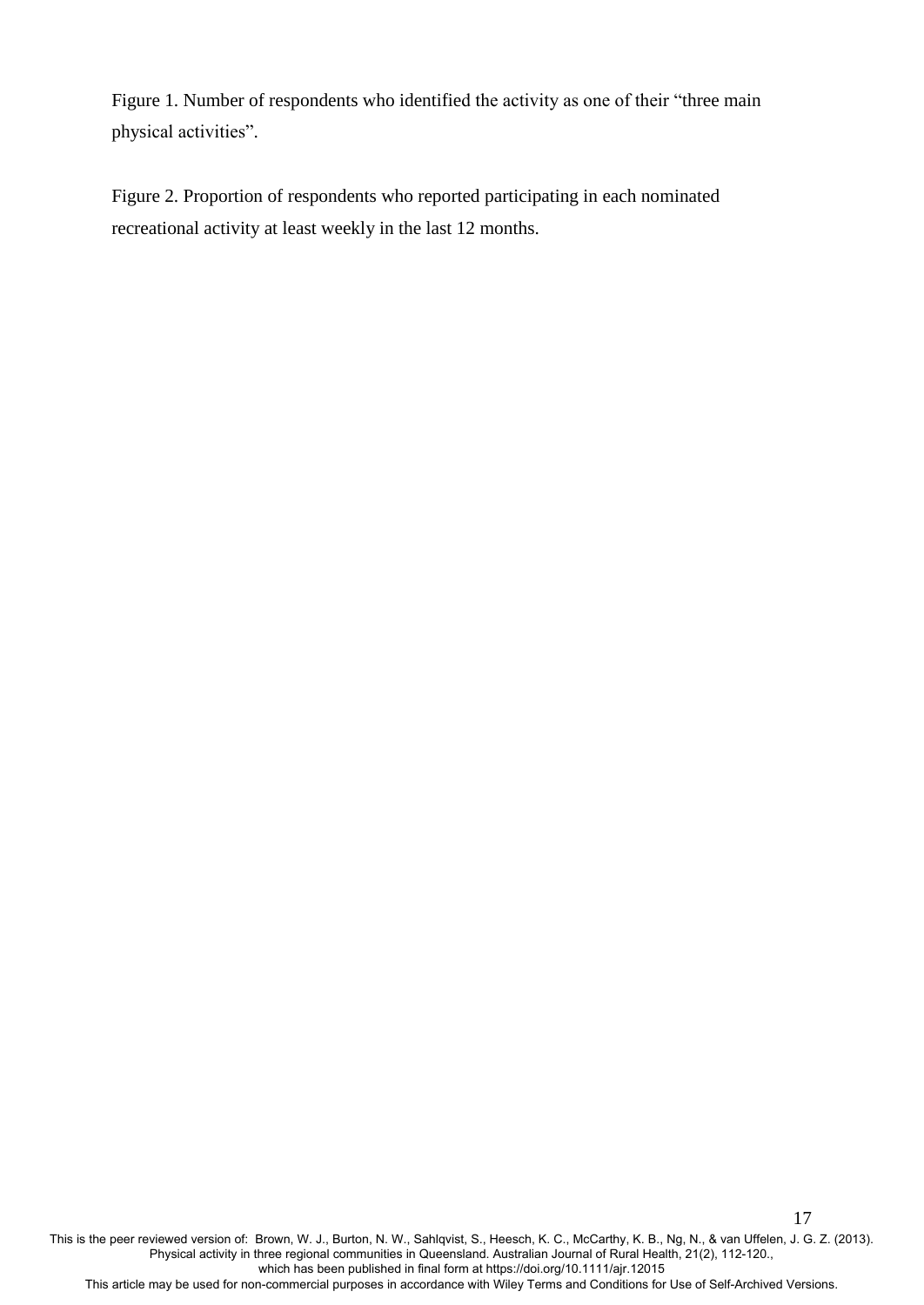## Table 1.

|                                       | All<br>$(N=1219)$ | Esk<br>$(n=496)$ | Mareeba<br>$(n=377)$ | Mount Isa<br>$(n=346)$ |
|---------------------------------------|-------------------|------------------|----------------------|------------------------|
|                                       |                   |                  |                      |                        |
| Sex $(\%)$                            |                   |                  |                      |                        |
| Male                                  | 42                | 42               | 40                   | 43                     |
| Female                                | 58                | 58               | 60                   | 57                     |
| Missing(n)                            | 25                | 9                | 11                   | 5                      |
| Age in years                          |                   |                  |                      |                        |
| Mean (Standard deviation)             | 46.7 (14.7)       | 47.3(14.8)       | 48.4 (14.8)          | 45.0(14.3)             |
| Missing(n)                            | 32                | 11               | 14                   | $\overline{7}$         |
| Age Categories (%)                    |                   |                  |                      |                        |
| $<$ 18 - 29yrs                        | 19                | 18               | 17                   | 23                     |
| $30 - 49$ yrs                         | 33                | 34               | 31                   | 34                     |
| $50 - >70$ yrs                        | 48                | 48               | 53                   | 43                     |
| Missing(n)                            | 32                | 11               | 14                   | $\overline{7}$         |
| County of Birth (%)                   |                   |                  |                      |                        |
| Australia                             | 85                | 85               | 86                   | 84                     |
| Other                                 | 15                | 15               | 14                   | 17                     |
| Missing(n)                            | 29                | 10               | 12                   | $\overline{7}$         |
| Living Arrangements (%)               |                   |                  |                      |                        |
| Living alone                          | 9                 | 8                | 9                    | 11                     |
| Single parent living with<br>children | 3                 | 3                | $\overline{4}$       | $\overline{4}$         |
| Single living with others             | 9                 | 10               | 11                   | 6                      |
| Couple living without<br>children     | 37                | 32               | 39                   | 40                     |
| Couple living with<br>children        | 37                | 42               | 32                   | 36                     |
| Other                                 | 5                 | 5                | 5                    | $\overline{4}$         |
| Missing(n)                            | 91                | 38               | 31                   | 22                     |

Sociodemographic characteristics of survey respondents in each community, and overall.

18

This is the peer reviewed version of: Brown, W. J., Burton, N. W., Sahlqvist, S., Heesch, K. C., McCarthy, K. B., Ng, N., & van Uffelen, J. G. Z. (2013). Physical activity in three regional communities in Queensland. Australian Journal of Rural Health, 21(2), 112-120., which has been published in final form at https://doi.org/10.1111/ajr.12015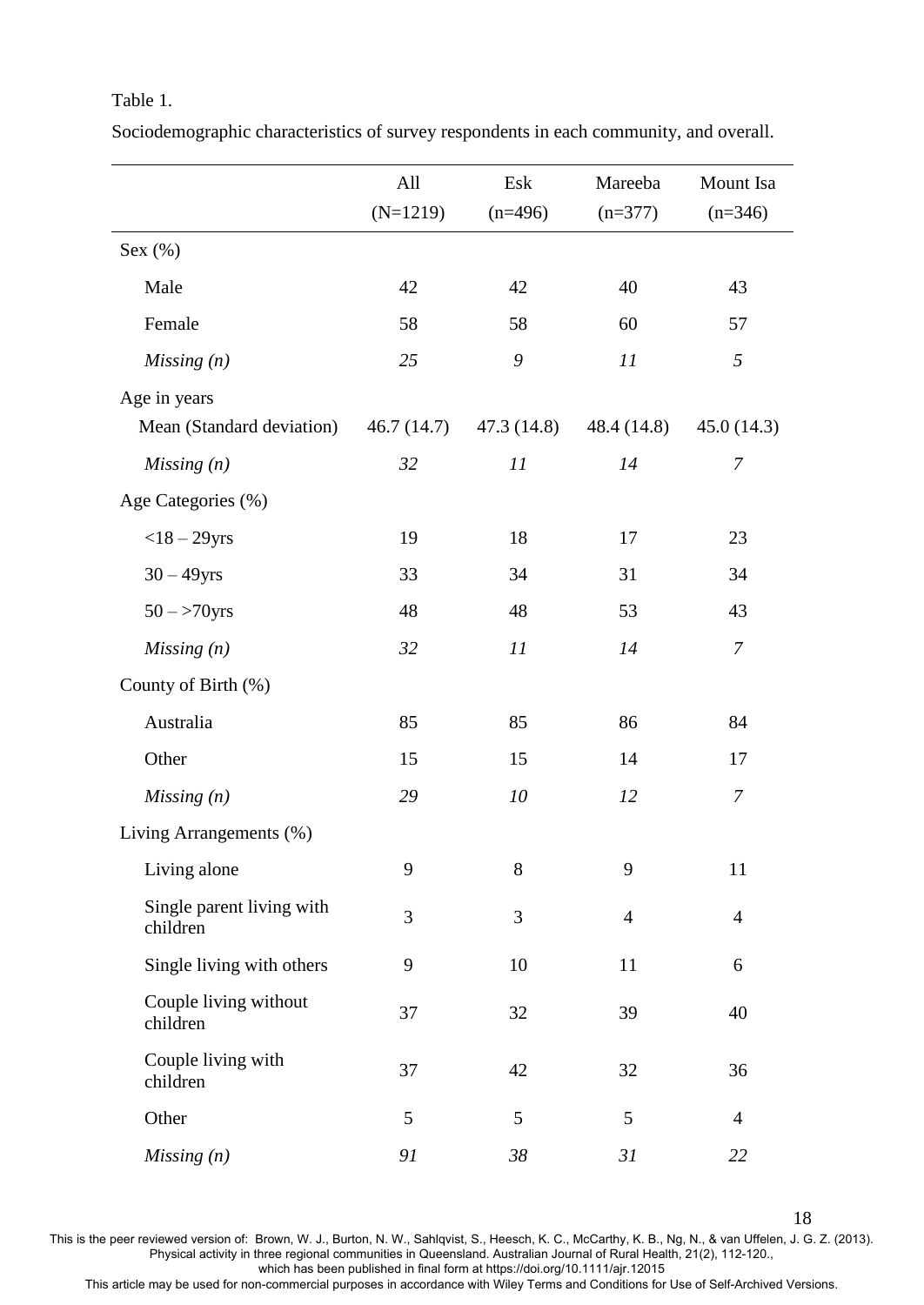Education (%)

| Up to year 10                                          | 34             | 358            | 38               | 29               |
|--------------------------------------------------------|----------------|----------------|------------------|------------------|
| Year 12                                                | 18             | 17             | 16               | 21               |
| Certificate, Diploma,<br><b>Associate Degree</b>       | 31             | 32             | 29               | 34               |
| Bachelor or Higher<br>Degree                           | 17             | 17             | 17               | 17               |
| Missing(n)                                             | 125            | 49             | 45               | 31               |
| Employment Status (%)                                  |                |                |                  |                  |
| Full time                                              | 44             | 40             | 34               | 60               |
| Part time                                              | 18             | 18             | 23               | 13               |
| Home duties                                            | 9              | 9              | 7                | 9                |
| Retired                                                | 11             | 13             | 13               | 5                |
| Permanently unable to<br>work                          | $\overline{4}$ | $\overline{4}$ | 5                | $\mathbf{1}$     |
| Unemployed, Work<br>without pay or Student             | 5              | 6              | 6                | 3                |
| Other                                                  | 10             | 10             | 11               | 9                |
| Missing(n)                                             | $\overline{2}$ | $\theta$       | $\boldsymbol{l}$ | $\boldsymbol{l}$ |
| Occupation (%)                                         |                |                |                  |                  |
| Manager/<br>admin, professional                        | 32             | 31             | 33               | 33               |
| Clerical, sales or service                             | 17             | 18             | 13               | 19               |
| Tradesperson, production,<br>transport, labourer       | 25             | 22             | 26               | 29               |
| No paid job                                            | 22             | 24             | 24               | 15               |
| Other                                                  | $\overline{4}$ | $\overline{4}$ | $\overline{4}$   | $\overline{4}$   |
| Missing(n)                                             | 97             | 41             | 32               | 24               |
| Body Mass Index $(kg/m2)$<br>Mean (Standard deviation) | 27.3(5.8)      | 27.5(6.2)      | 26.3(5.1)        | 27.9(5.9)        |
| Missing(n)                                             | 65             | 19             | 26               | 20               |
|                                                        |                |                |                  |                  |

19

This is the peer reviewed version of: Brown, W. J., Burton, N. W., Sahlqvist, S., Heesch, K. C., McCarthy, K. B., Ng, N., & van Uffelen, J. G. Z. (2013). Physical activity in three regional communities in Queensland. Australian Journal of Rural Health, 21(2), 112-120.,

which has been published in final form at https://doi.org/10.1111/ajr.12015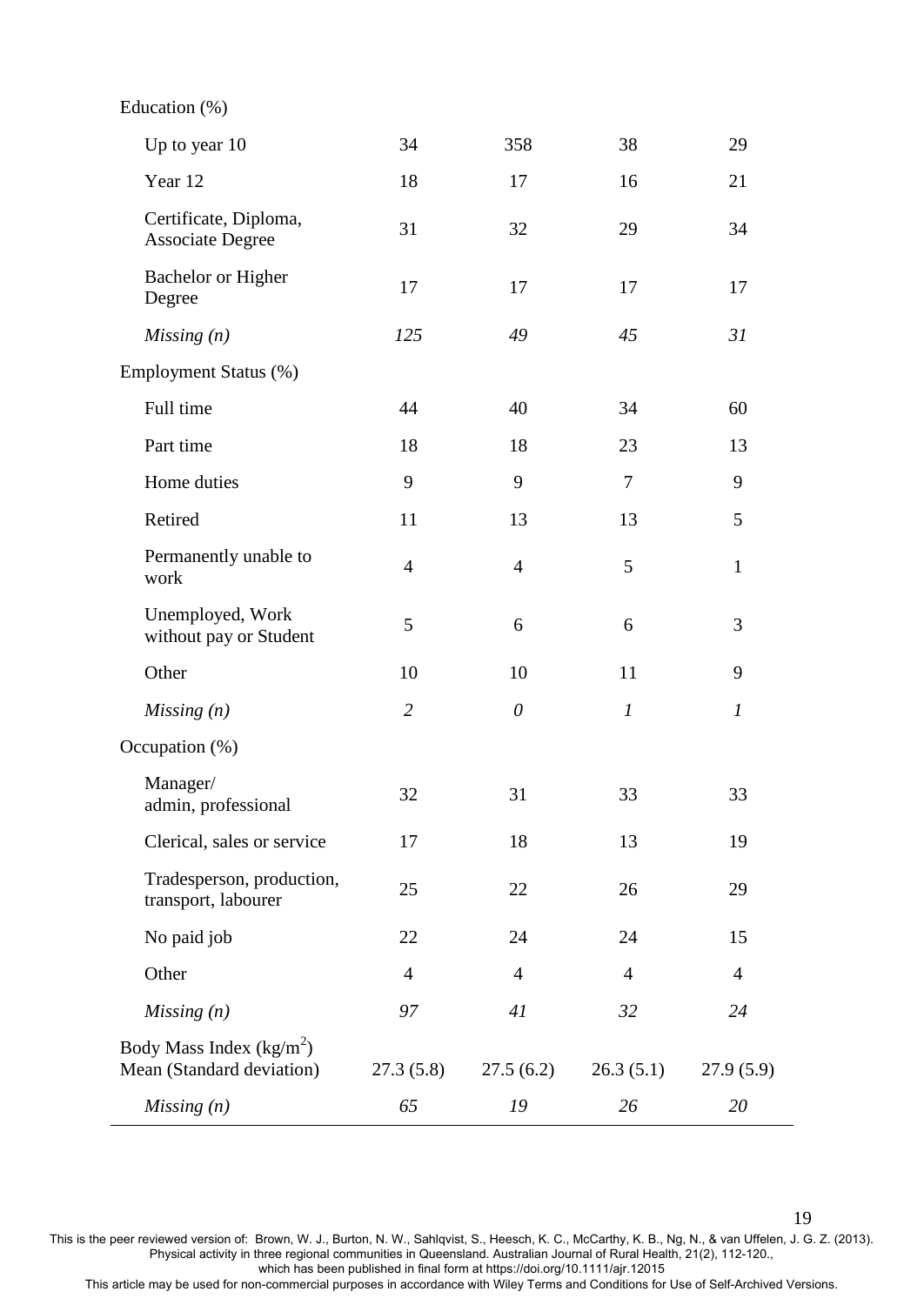## Table 2.

|            | All          | Esk          | Mareeba      | Mount Isa    | Queensland <sup><math>\ddagger</math></sup> |
|------------|--------------|--------------|--------------|--------------|---------------------------------------------|
|            | % (95% CI)   | % (95% CI)   | % (95% CI)   | % (95% CI)   | % (95%CI)                                   |
| <b>Sex</b> |              |              |              |              |                                             |
| Men        | 18.0         | 18.8         | 19.3         | 15.4         | 12.0                                        |
|            | (14.8, 21.6) | (14.0, 24.8) | (13.7, 26.5) | (10.3, 22.3) | (9.7, 14.7)                                 |
| Women      | 17.8         | 17.7         | 14.0         | 22.3         | 12.2                                        |
|            | (15.1, 20.8) | (13.6, 22.6) | (9.9, 19.3)  | (17.0, 28.7) | (10.0, 14.8)                                |
| Age group  |              |              |              |              |                                             |
| 18-29      | 14.4         | 15.3         | 11.7         | 15.6         | 12.2                                        |
|            | (10.4, 19.7) | (9.0, 24.6)  | (5.5, 22.5)  | (9.0, 25.4)  | (9.7, 15.4)                                 |
| 30-49      | 14.5         | 14.6         | 13.6         | 15.0         | 12.5                                        |
|            | (11.3, 18.3) | (10.0, 20.9) | (8.3, 21.4)  | (9.5, 22.9)  | (10.1, 15.4)                                |
| 50-69      | 21.3         | 21.0         | 19.1         | 24.3         | 18.0                                        |
|            | (18.1, 24.8) | (16.3, 26.7) | (14.1, 25.5) | (18.0, 32.0) | (13.5, 23.6)                                |
| Total      | 18.2         | 18.4         | 16.2         | 20.2         | 12.1                                        |
|            | (16.2, 20.5) | (15.2, 22.1) | (12.8, 20.3) | (16.3, 24.8) | (10.5, 13.9)                                |

Proportion (with 95% confidence intervals) of respondents, by sex and age, reporting no physical activity,<sup>†</sup> for the whole sample, for each community and for Queensland.<sup>‡</sup>

† Reported no minutes/week of walking, moderate- or vigorous-intensity leisure time physical activity.

‡ Data from 2008 Queensland Omnibus Survey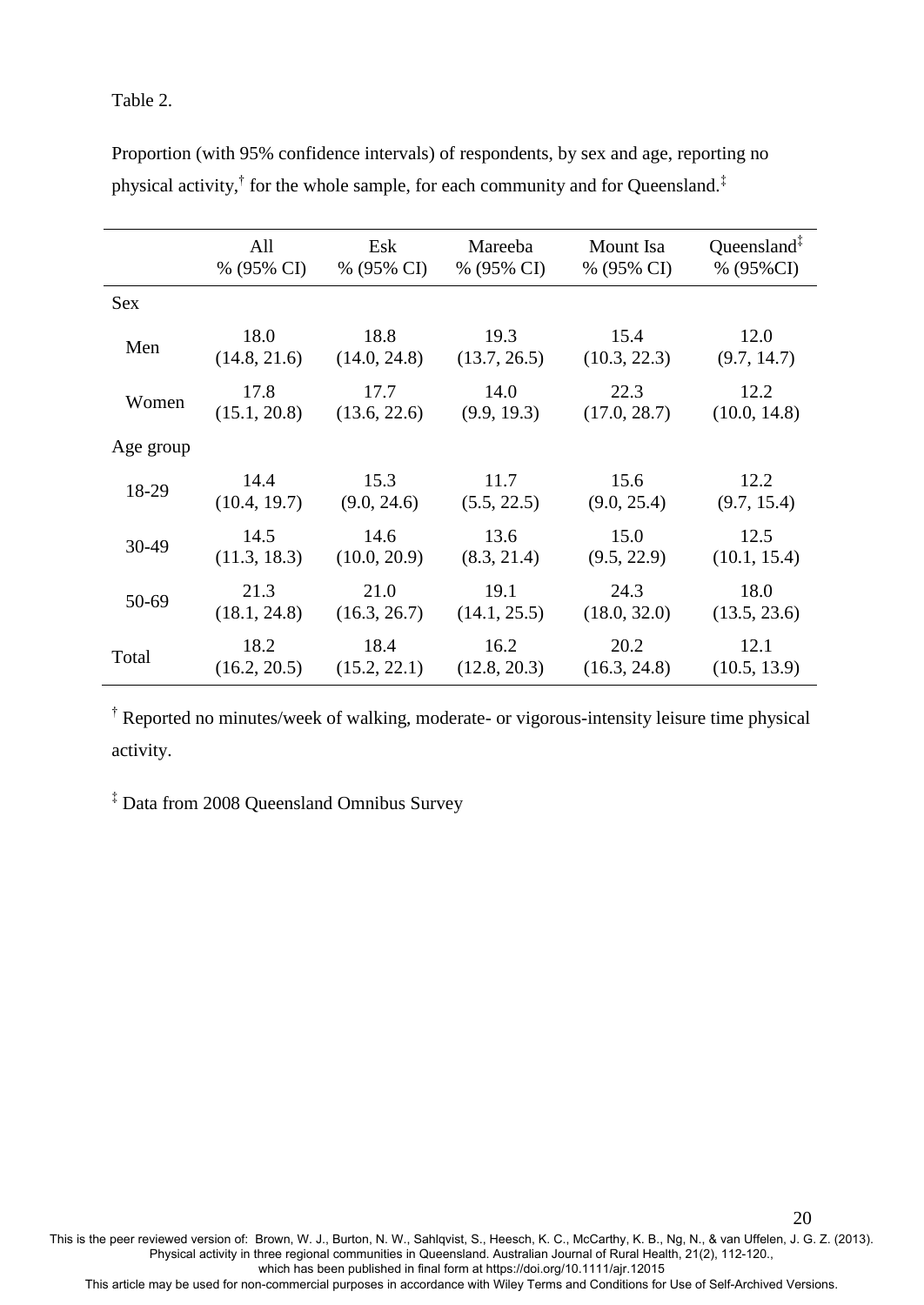## Table 3

|       | All<br>% (95% CI) | Esk<br>% (95% CI) |              | Mareeba<br>Mount Isa<br>% (95% CI)<br>% (95% CI) |              |
|-------|-------------------|-------------------|--------------|--------------------------------------------------|--------------|
| Sex   |                   |                   |              |                                                  | % (95% CI)   |
| Men   | 50.2              | 46.0              | 51.7         | 54.5                                             | 55.2         |
|       | (45.8, 54.6)      | (39.3, 53.9)      | (43.7, 59.7) | (46.4, 62.5)                                     | (51.1, 59.2) |
| Women | 45.0              | 44.2              | 50.2         | 40.4                                             | 50.9         |
|       | (41.3, 48.7)      | (38.5, 50.0)      | (43.6, 56.9) | (33.7, 47.5)                                     | (47.2, 54.5) |
| Age   |                   |                   |              |                                                  |              |
| 18-29 | 55.9              | 49.5              | 65.0         | 55.8                                             | 53.2         |
|       | (49.3, 62.2)      | (39.0, 59.8)      | (52.3, 75.9) | (44.7, 66.4)                                     | (48.9, 57.5) |
| 30-49 | 47.5              | 47.0              | 52.7         | 43.4                                             | 51.8         |
|       | (42.6, 52.5)      | (39.5, 54.6)      | (43.5, 61.8) | (34.6, 52.6)                                     | (47.7, 55.9) |
| 50-69 | 43.4              | 41.6              | 45.4         | 43.8                                             | 41.2         |
|       | (39.3, 47.5)      | (35.5, 48.0)      | (38.3, 52.6) | (35.9, 51.9)                                     | (35.2, 47.5) |
| Total | 46.8              | 44.7              | 50.7         | 45.7                                             | 53.0         |
|       | (44.0, 50.0)      | (40.4, 49.1)      | (45.6, 55.7) | (40.5, 51.1)                                     | (50.3, 55.7) |

Proportion (with 95% confidence intervals) of respondents who met physical activity guidelines,<sup>†</sup> for the whole sample, for each community and the Queensland average.<sup>‡</sup>

<sup>†</sup> Calculated as  $\geq$  150 minutes/week of walking, moderate- and vigorous-intensity leisure time activity, (with time in vigorous activity weighted by two to reflect its greater intensity), and at least five sessions/week.<sup>[13](#page-15-4)</sup>

‡ Data from 2008 Queensland Omnibus Survey.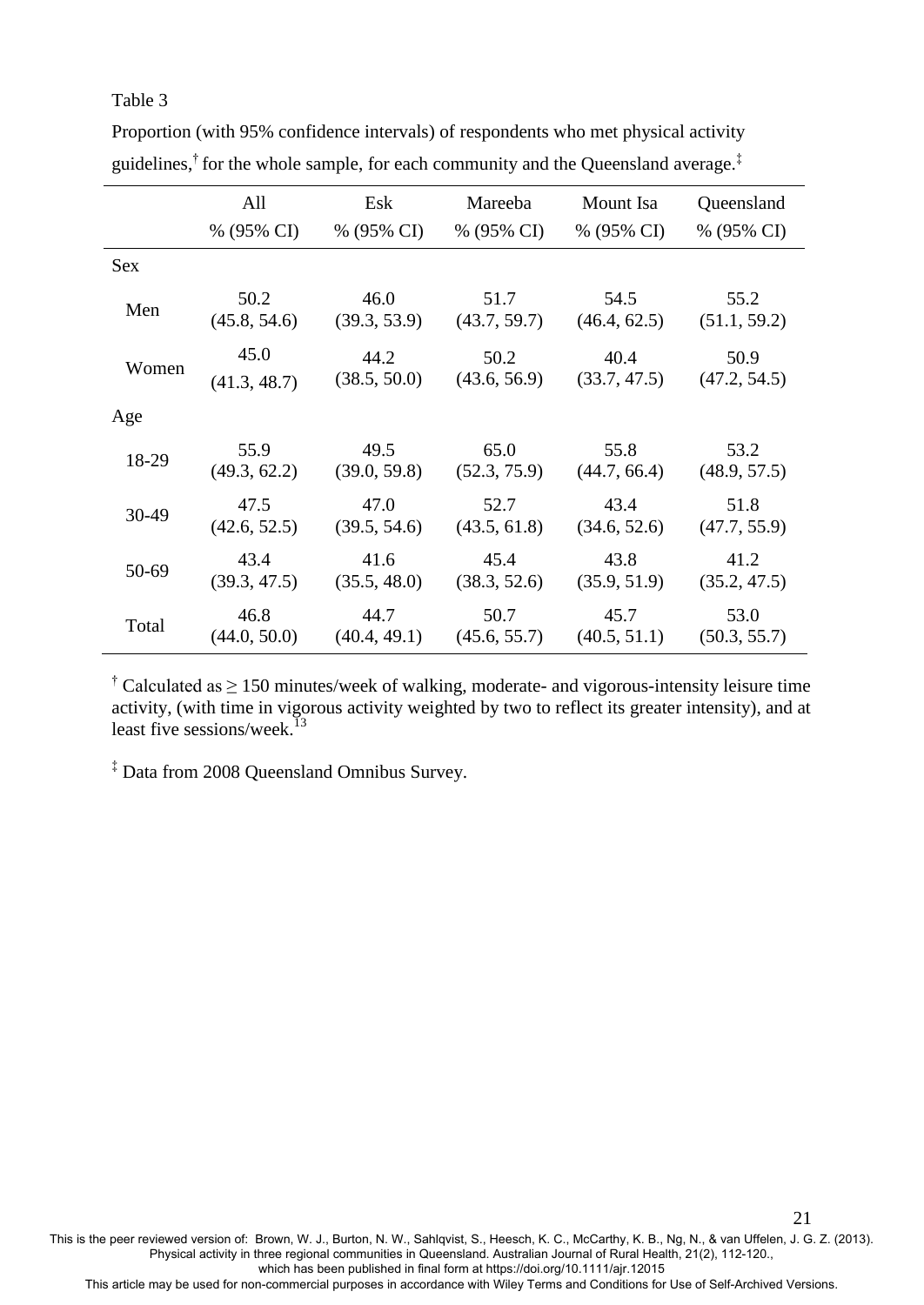## Table 4

Median time (with interquartile range: IQR) spent walking and cycling for transport, among those who reported doing this.

|              | <b>Walking for Transport</b> |                      |                                             | <b>Cycling for Transport</b> |                      |                                                    |
|--------------|------------------------------|----------------------|---------------------------------------------|------------------------------|----------------------|----------------------------------------------------|
|              | Number                       | Median<br>(min/week) | IQR<br>$(25^{th} - 75^{th})$<br>percentile) | Number                       | Median<br>(min/week) | <b>IQR</b><br>$(25^{th} - 75^{th})$<br>percentile) |
| Esk          | 97                           | 60.0                 | 110.0<br>(30.0, 140.0)                      | 8                            | 127.5                | 127.5<br>(45.0, 172.5)                             |
| Mareeba      | 122                          | 60.0                 | 127.5<br>(30.0, 157.5)                      | 23                           | 60.0                 | 150.0<br>(30.0, 180.0)                             |
| Mount<br>Isa | 117                          | 60.0                 | 90.0<br>(30.0, 120.0)                       | 29                           | 120.0                | 90.0<br>(60.0, 150.0)                              |
| Total        | 336                          | 60.0                 | 97.5<br>(30.0, 127.5)                       | 60                           | 105.0                | 105.0<br>(45.0, 150.0)                             |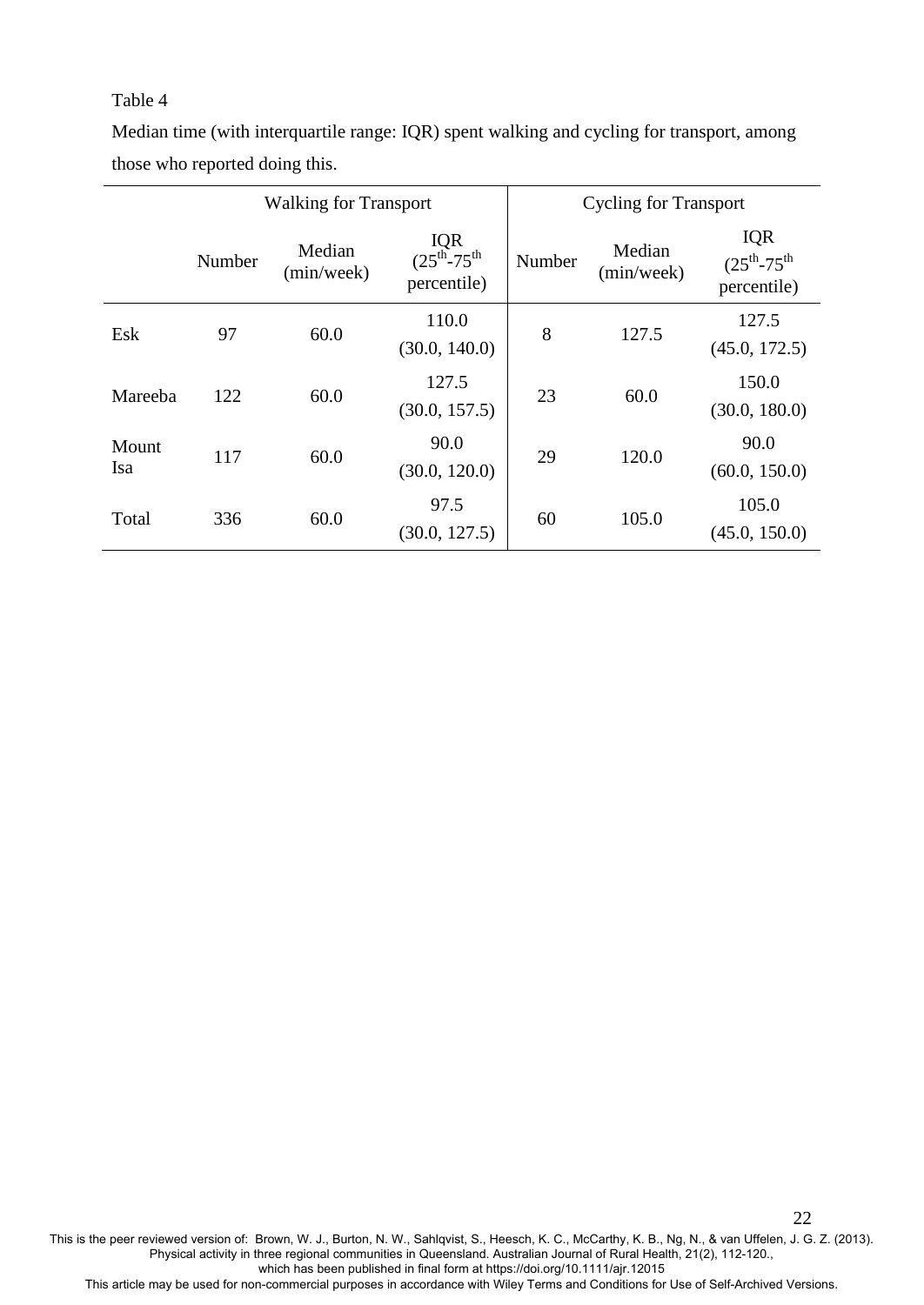

Figure 1. Number of respondents who identified the activity as one of their 'three main physical activities'.

This is the peer reviewed version of: Brown, W. J., Burton, N. W., Sahlqvist, S., Heesch, K. C., McCarthy, K. B., Ng, N., & van Uffelen, J. G. Z. (2013). Physical activity in three regional communities in Queensland. Australian Journal of Rural Health, 21(2), 112-120., which has been published in final form at https://doi.org/10.1111/ajr.12015 This article may be used for non-commercial purposes in accordance with Wiley Terms and Conditions for Use of Self-Archived Versions.